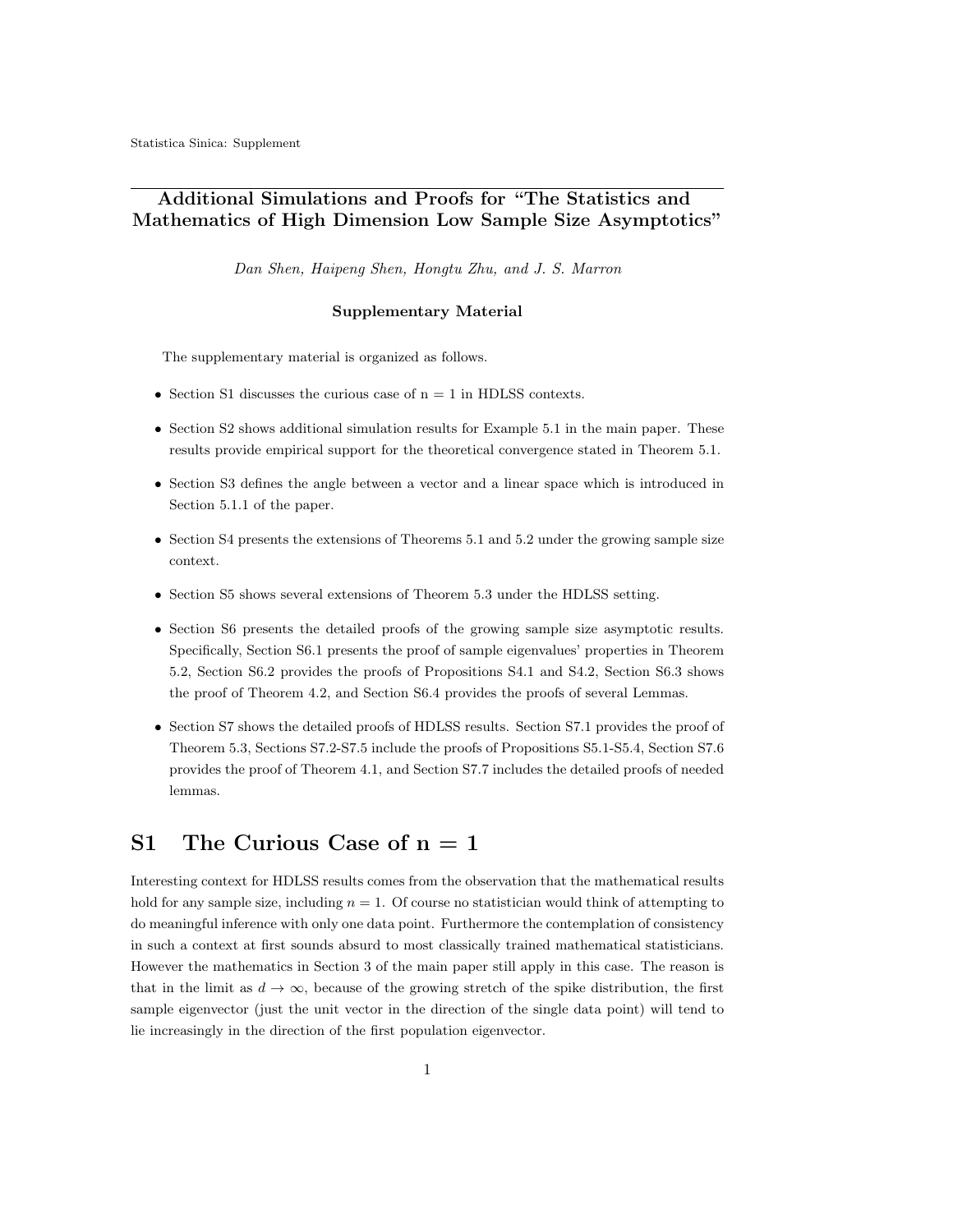This phenomenon as a demonstration that the spike assumption, in particular the  $\alpha > 1$ case in Section 3, is unrealistically strong for any practical setting, thus casting doubt on the whether any practically useful insights can be gained from the mathematical results in Section 3. But while studying this issue two major points need to be kept in mind:

- There are real data situations where PCA reveals scientifically important structure in data. Figure 1 shows just one example of this, but there are many other cases as well.
- The mathematics of (3.1) in Section 3 gives a clear dichotomy, which shows that in HDLSS cases PCA will tend to either find important structure in data or else will find random directions which will show pure noise as projections.

Taking both sides of the data analytic and mathematical components together, leads to the conclusion that while the  $\alpha > 1$  spike may feel very strong, in fact it is a reasonable model for many natural phenomena.

## S2 Additional simulation results

As mentioned in Example 5.1 of the main paper, we carried out 100 simulation runs under various settings with sample size  $n = 50, 100, 200, 500, 1000, 2000; \frac{d}{n} = 50$ ; and ratios  $c_1 =$  $0.2, c_2 = 0.4, c_3 = 1$ , to study the convergence of the sample eigenvectors to the respective cones around the corresponding population eigenvectors. The simulation results are plotted in Figure A.

Each panel in the first column is for a particular sample size, and plots the estimated angles between the sample eigenvectors and the corresponding population eigenvectors (as jittered points), along with the corresponding kernel density estimates and the theoretical angles (in vertical dash lines). Note that Panel (A) of Figure 3 in the main paper is for the case of  $n = 200$ . The plots clearly show that, as sample size n increases from 50 to 2000, the kernel density estimators are getting more and more concentrated around the corresponding theoretical angles  $\theta_j$ ,  $j = 1, 2, 3$ , which validates the convergence results.

The panels in the right column depicts the randomness of the sample eigen-directions within the cones, as in Panel (B) of Figure 3 for the case of  $n = 200$ . Within each panel, the jittered points are the angles between a random pair of sample eigenvectors (that correspond to the same population eigenvector), superimposed with the corresponding kernel density estimates (colored accordingly). As sample size  $n$  increases, the pairwise angles are increasingly close to 90 degrees, which is consistent with the randomness in high dimensions that has been identified in the literature.

## S3 Angle between a vector and a linear space

This section rigorously defines the angle between a vector and a linear space, which was introduced in Section 5.1.1 of the paper. Denote H to be an index set, e.g.  $H = \{m+1, \dots, d\}$ ,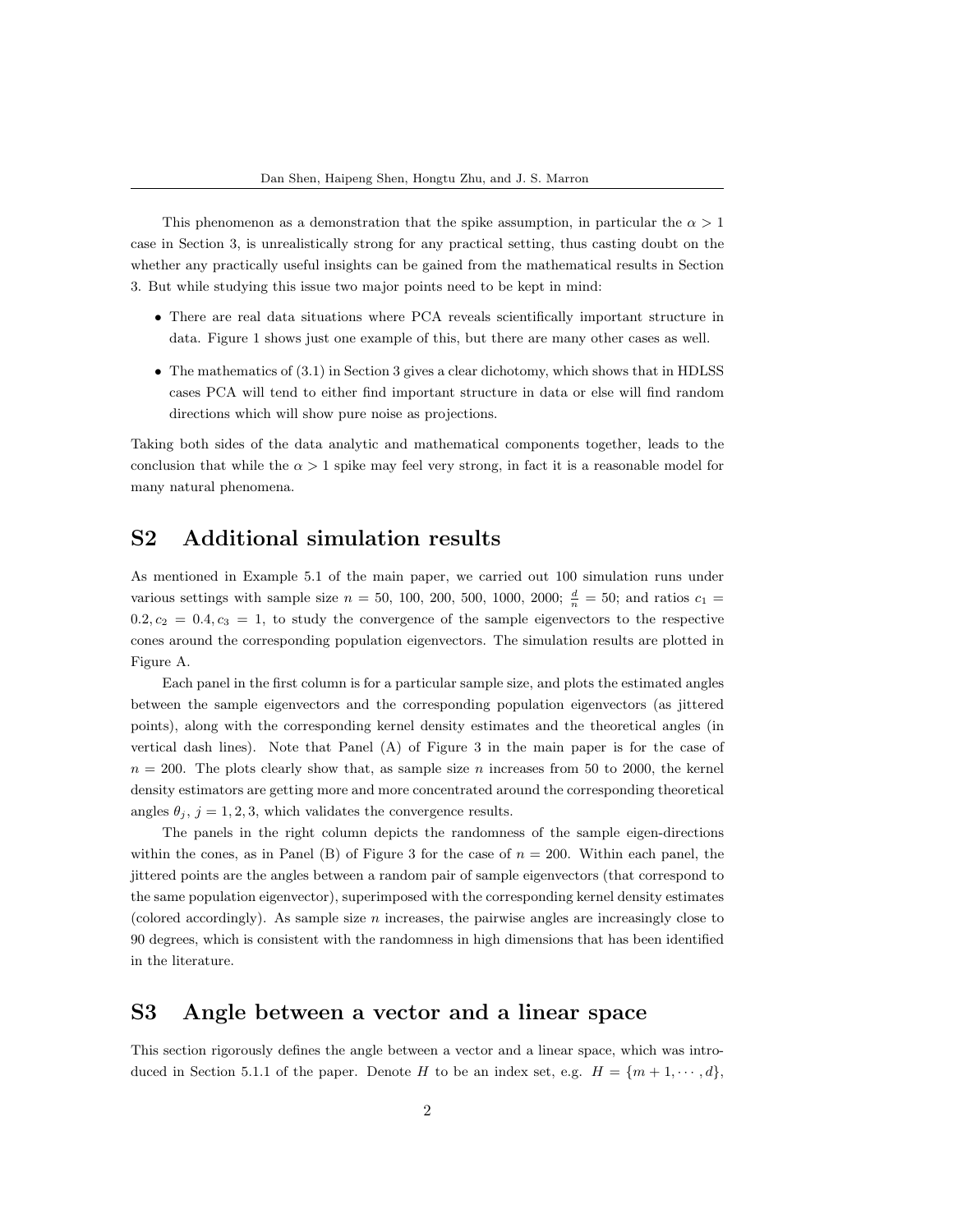

Figure A: Additional simulation plots for Example 5.1 in the main paper. Panels from top to bottom correspond to  $n = 50, 100, 200, 500, 1000$ , and 2000, respectively. In particular, the panels in the third row correspond to Figure 3 in the main paper.

and  $S = \text{span}\{u_k, k \in H\}$  to be the subspace generated by  $\{u_k, k \in H\}$ , shown as the light gray space in Figure B. For each sample eigenvector  $\hat{u}_j, j \in H$ , define the projection vector onto the subspace S as  $\hat{u}^{proj}_{j} = \sum_{k \in H} \langle \hat{u}_j, u_k \rangle u_k$ . Then, the angle between  $\hat{u}_j$  and S is defined as

$$
\text{angle} < \hat{u}_j, S > = \text{angle} < \hat{u}_j, \hat{u}_j^{proj} > = \cos^{-1} \sqrt{\sum_{k \in H} \langle \hat{u}_j, u_k \rangle^2},
$$

which is shown as  $\theta$  in Figure B.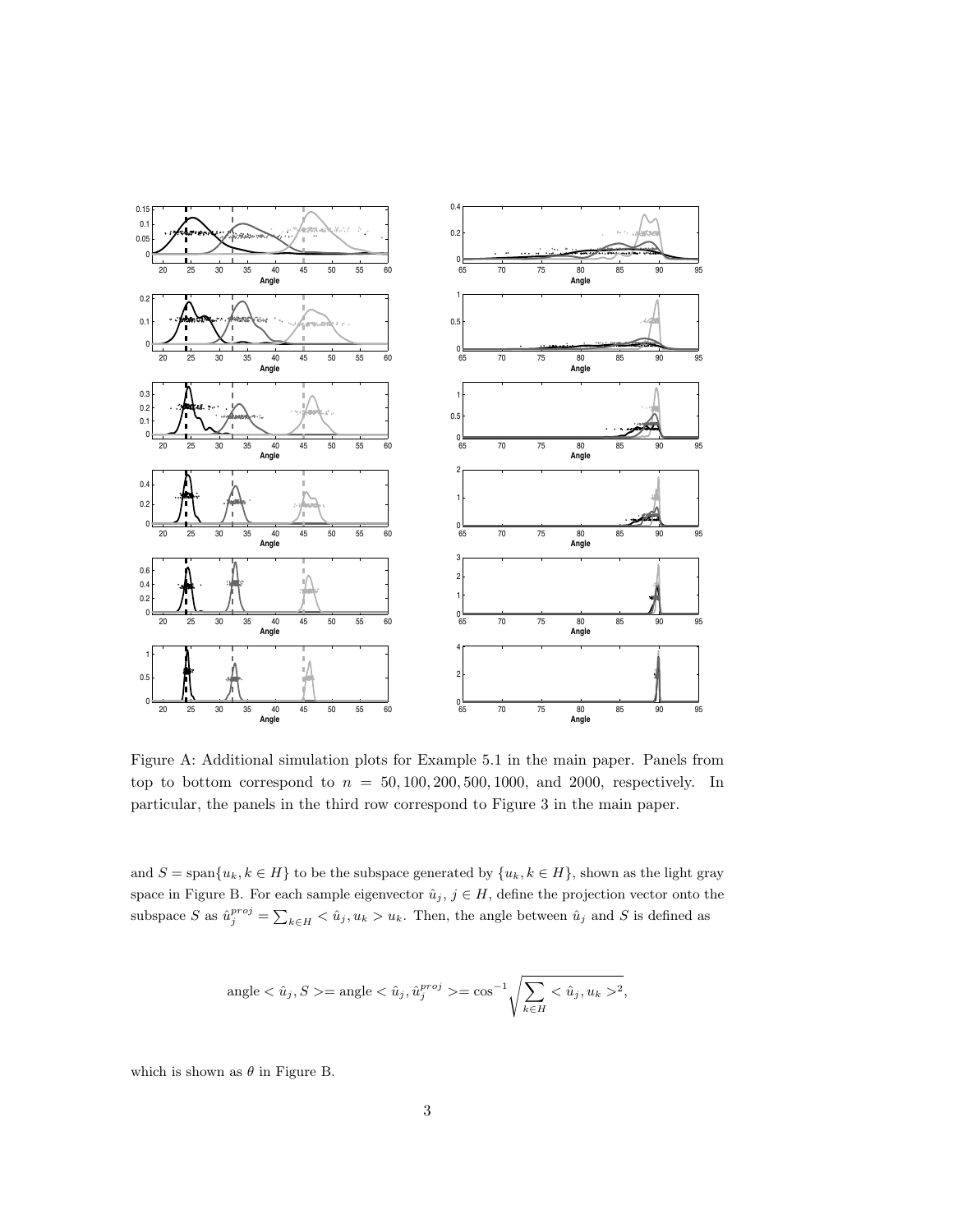

Figure B: Angle between the sample eigenvector  $\hat{u}_j$  and the space S. The dark gray vector is the projection of the black vector  $\hat{u}_j$  onto the space S.

# S4 Extensions under the growing sample size asymptotic framework

In this section, we discuss the extensions of Theorems 5.1 and 5.2 under the growing sample size asymptotic framework. Section S4.1 is about the extensions of Theorem 5.1. Section S4.2 shows the extensions of Theorem 5.2.

#### S4.1 Extensions of Theorem 5.1

This section presents two natural extensions of Theorem 5.1 that include random matrix ( $\frac{n}{d} \to c$ , as  $n \to \infty$ ), and High Dimension Medium Sample Size (HDMSS,  $d \gg n \to \infty$ ) cases.

The first extension of Theorem 5.1 includes the random matrix cases, by allowing  $c_{m_0} = 0$ for some  $m_0 \leq m$ , which suggests that positive information dominates in the leading  $m_0$  spikes. Then Assumptions A1 and A2 respectively become

A3. as  $n, d \rightarrow \infty$ , the population eigenvalues satisfy

 $\lambda_1 > \cdots > \lambda_{m_0} \gg \lambda_{m_0+1} > \cdots > \lambda_m \gg \lambda_{m+1} \to \cdots \to \lambda_d = 1.$ 

A4. as  $n, d \to \infty$ ,  $\frac{d}{n\lambda_j} \to c_j$  for  $j = 1, \dots, m$ , where  $0 = c_1 = \dots = c_{m_0} < c_{m_0+1} < \dots <$  $c_m < \infty$ .

For  $d \ll n$ ,  $m_0 = m = d$  in Assumptions A3 and A4. For random matrix cases with  $n \sim d$ ,  $m_0 = m$  in Assumptions A3 and A4. Since  $c_1 = \cdots = c_{m_0} = 0$  in Assumption A3, if the eigenvalue index is less than or equal to  $m_0$ , the corresponding sample eigenvalues and eigenvectors are consistent. These results are summarized in the following Proposition S4.1(a).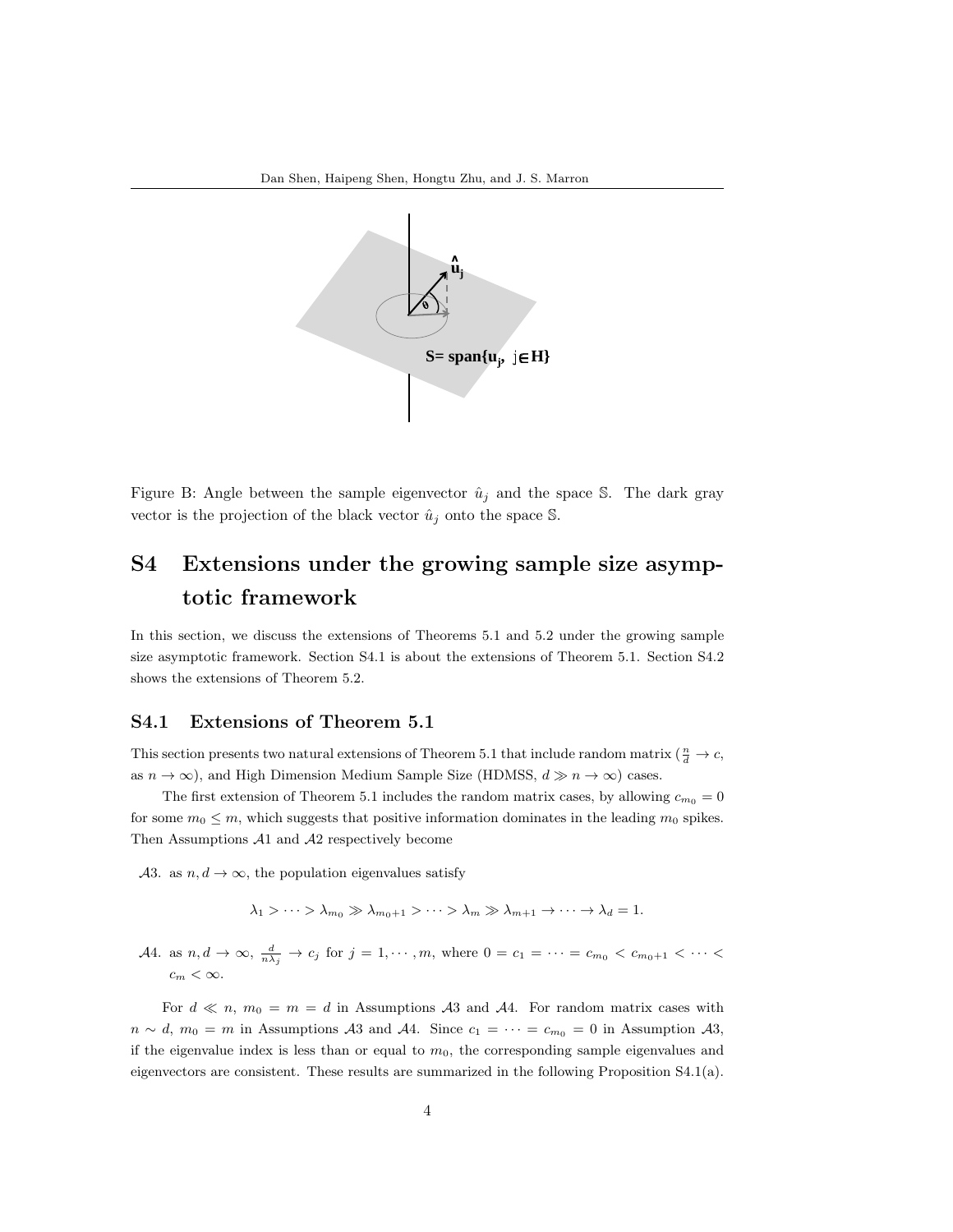Another extension of Theorem 5.1 is to allow  $c_{m_0+1} = \infty$  for some  $m_0 \leq m$ , i.e. negative information dominates in higher-order spikes. This contains the HDMSS cases (Cabanski et al., 2010; Yata and Aoshima, 2012; Aoshima and Yata, 2015), where  $d \gg n \to \infty$ . Assumption A1 then becomes Assumption  $A3$ , and Assumption  $A2$  becomes

A5. as  $n, d \to \infty$ ,  $\frac{d}{n\lambda_j} \to c_j$  for  $j = 1, \dots, m$ , where  $0 < c_1 < \dots < c_{m_0} < c_{m_0+1} = \dots =$  $c_m = \infty$ .

Since  $c_{m_0+1} = \cdots = c_m = \infty$ , for index  $j \ge m_0 + 1$ , the proportional error between the sample and population eigenvalues goes to infinity, and the angle between the corresponding sample and population eigenvectors converges to 90 degrees. These results are summarized in Proposition S4.1(b).

## **Proposition S4.1.** (a) Under Assumptions 4.1, A3 and A4, the sample eigenvalues and eigenvectors satisfy

$$
\frac{\hat{\lambda}_j}{\lambda_j} \quad \text{and} \quad |<\hat{u}_j,u_j>|\quad\mathop{\longrightarrow}\limits^{a.s} 1, \quad 1\leq j\leq m_0,
$$

and the properties of the other sample eigenvalues and eigenvectors remain the same as in Theorem 5.1.

(b) Let  $H = \{m_0 + 1, \dots, d\}$  and define S as in (5.1). If Assumption A4 in (a) is replaced by Assumption A5, the sample eigenvalues satisfy

$$
\frac{n\hat{\lambda}_j}{d} \xrightarrow{\text{a.s}} 1, \quad m_0 + 1 \le j \le m,
$$

and the sample eigenvectors satisfy

$$
\begin{cases} |\langle \hat{u}_j, u_j \rangle| = O_{\text{a.s}}\left\{ \left(\frac{n\lambda_j}{d}\right)^{\frac{1}{2}} \right\}, \\ angle < \hat{u}_j, \mathbb{S} > \xrightarrow{a.s} 0, \end{cases} m_0 \leq j \leq [n \wedge d];
$$

the properties of the other sample eigenvalues and eigenvectors remain the same as in Theorem 5.1.

### S4.2 Extensions of Theorem 5.2

In this section, we discuss two natural extensions of Theorem 5.2 that include  $d \ll n$ , random matrix  $(\frac{n}{d} \to c$ , as  $n \to \infty)$ , and High Dimension Medium Sample Size (HDMSS,  $d \gg n \to \infty$ ) cases.

One way to extend Theorem 5.2 is to allow  $c_{r_0} = 0$  for some  $r_0 \leq r$ . Then, Assumptions  $B2$  and  $B3$  of Section 5.1.2 (main paper), respectively, become

B4. as  $n, d \to \infty$ , the eigenvalues in different tiers have different limits:

$$
\delta_1 > \cdots > \delta_{r_0} \gg \delta_{r_0+1} > \cdots > \delta_r \gg \lambda_{m+1} \to \cdots \to \lambda_d = 1.
$$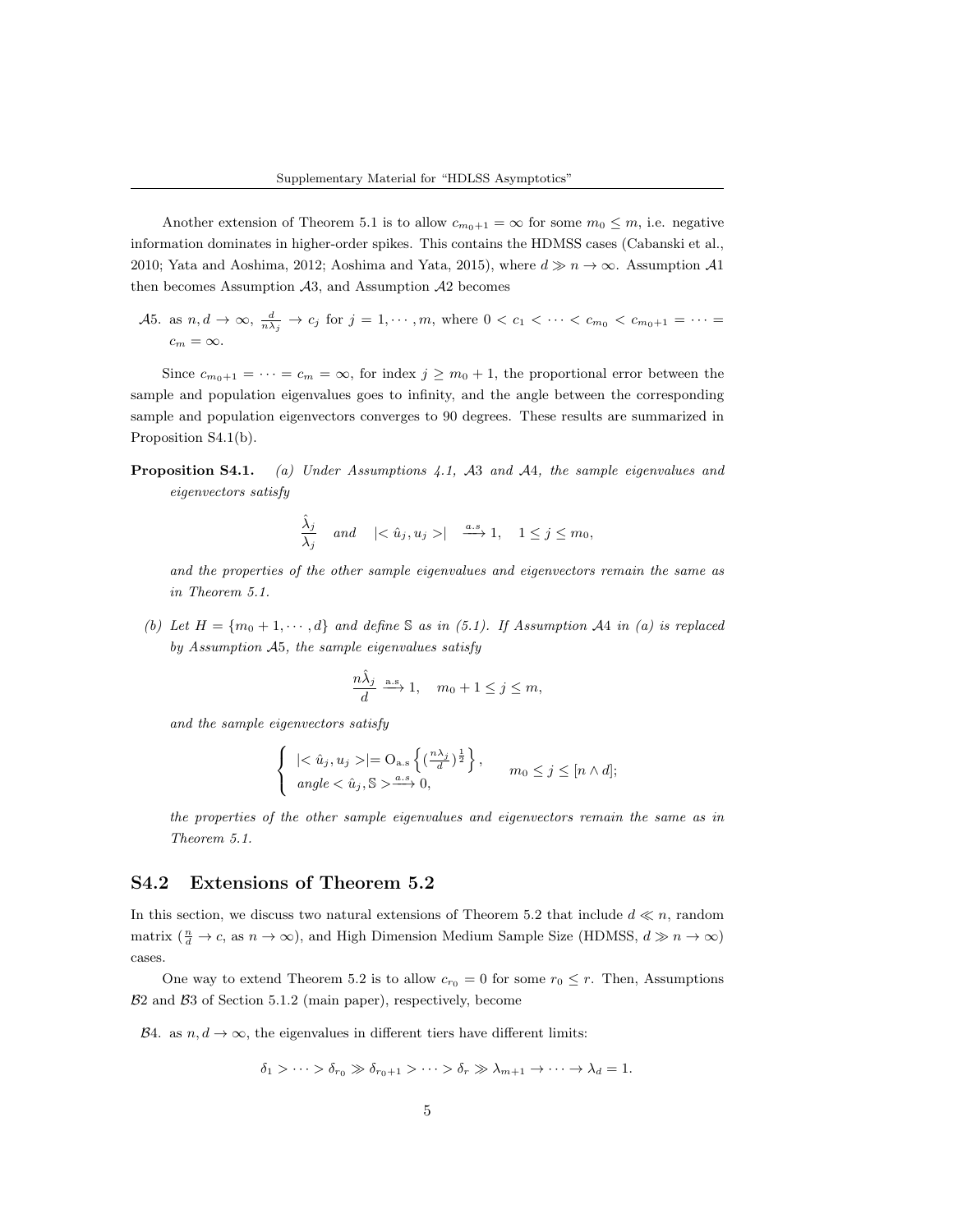B5. as  $n, d \to \infty$ ,  $\frac{d}{n\delta_k} \to c_k$ , for  $k = 1, \cdots, r$ , where  $0 = c_1 = \cdots = c_{r_0} < c_{r_0+1} \cdots < c_r < \infty$ .

This scenario contains  $d \ll n$  and the random matrix cases. For  $d \ll n$ ,  $r_0 = r$  and  $m = d$  in Assumptions B4 and B5. For random matrix cases with  $n \sim d$ ,  $r_0 = r$  in Assumptions B4 and B5. Since  $c_1 = \cdots = c_{r_0} = 0$ , the sample eigenvalues and eigenvectors, whose subgroup index is less than or equal to  $r_0$ , are, respectively, consistent and subspace consistent. These results are summarized in Proposition S4.2(a).

Another extension of Theorem 5.2 is obtained by allowing  $c_{r_0+1} = \infty$ . Then Assumption  $B2$  becomes Assumption  $B4$ , and Assumption  $B3$  becomes

$$
\mathcal{B}6.
$$
 as  $n, d \to \infty$ ,  $\frac{d}{n\delta_k} \to c_k$ , for  $k = 1, \cdots, r$ , where  $0 < c_1 < \cdots < c_{r_0} < c_{r_0+1} = \cdots = c_r = \infty$ .

This scenario contains the HDMSS case. Since  $c_{r_0+1} = \cdots = c_r = \infty$ , for eigenvalue index  $k \geq r_0+1$ , the ratios between the sample and corresponding population eigenvalues go to infinity. Furthermore, the corresponding angles between the sample eigenvectors and their population counterparts converge to 90 degrees. These results are summarized in Proposition S4.2(b).

#### Proposition S4.2.

(a) Under Assumptions 4.1, B1, B4 and B5, the sample eigenvalues and eigenvectors satisfy that

$$
\frac{\hat{\lambda}_j}{\lambda_j} \quad \text{and} \quad \text{angle} < \hat{u}_j, \mathbb{S}_k > \xrightarrow{a.s} 1, \quad j \in H_k, \ k = 1, \cdots, r_0; \tag{S4.1}
$$

in addition, the properties of the rest sample eigenvalues and eigenvectors remain the same as those in Theorem 5.2.

(b) Let  $H = \bigcup_{k=r_0+1}^{r+1} H_k$  and define S as in (5.1). If Assumption B5 in (a) is replaced by Assumption B6, the sample eigenvalues satisfy:

$$
\frac{n\hat{\lambda}_j}{d} \xrightarrow{\text{a.s}} 1, \quad \sum_{k=1}^{r_0} q_k + 1 \le j \le m; \tag{S4.2}
$$

the sample eigenvectors satisfy that

$$
\begin{cases} \ |\langle \hat{u}_j, u_j \rangle| = O_{\text{a.s}}\left\{ \left(\frac{n\lambda_j}{d}\right)^{\frac{1}{2}} \right\}, & \sum_{k=1}^{r_0} q_k + 1 \leq j \leq [n \wedge d]; \\ \text{angle} < \hat{u}_j, \mathbb{S} > \xrightarrow{a.s} 0, \end{cases} \tag{S4.3}
$$

in addition, the properties of the rest sample eigenvalues and eigenvectors remain the same as those in Theorem 5.2.

**Remark S4.1.** If every tier only contains one eigenvalue, then  $r = m$  and Proposition S4.2 reduces to Proposition S4.1.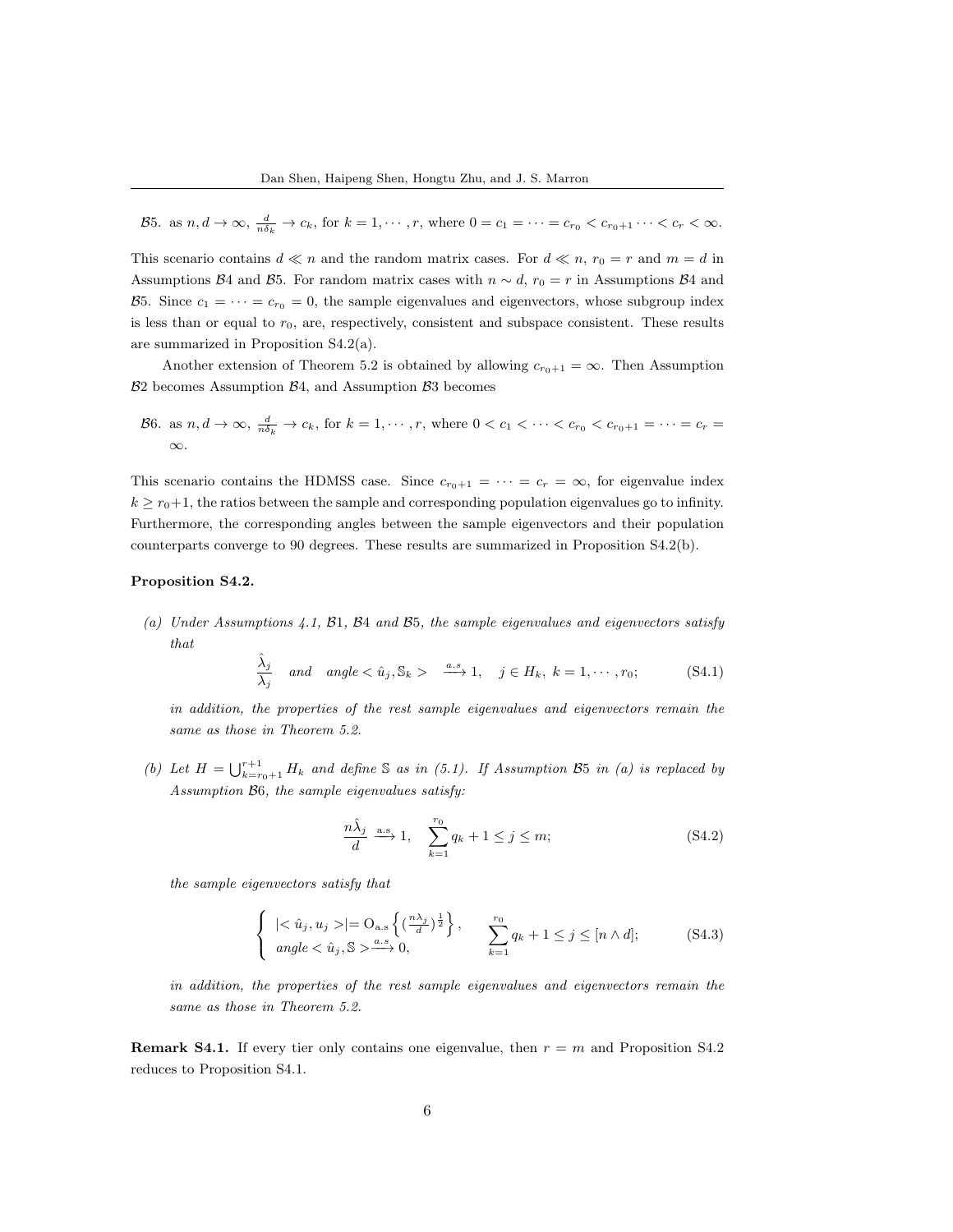# S5 Extensions under the HDLSS asymptotic framework

We discuss two extensions of Theorem 5.3 under the HDLSS contexts. In Scenario 1, we allow  $c_{m_0} = 0$  for some  $m_0 \leq m$ , and summarize the corresponding results in Propositions S5.1 and S5.2, which, respectively, correspond to Scenario (a) in Propositions S4.2 and S4.1 in the growing sample size asymptotic contexts. For **Scenario** 2, we allow  $c_{m_0+1} = \infty$ , and state the corresponding results in Propositions S5.3 and S5.4, which similarly correspond to Scenario (b) in Propositions S4.2 and S4.1.

### S5.1 Scenario 1

This subsection studies the HDLSS asymptotic properties of PCA under the first scenario, where the first  $m$  population eigenvalues are further partitioned into two groups, and the positive information dominates in the first subgroup, e.g  $\frac{d}{n\lambda_j} \to 0$  for  $j \leq m_0$ . Then we can obtain different asymptotic properties of PCA in these two groups.

Scenario 1 furthermore contains two different scenarios. The first one is where the sample eigenvalues and eigenvectors within the first subgroup are asymptotically indistinguishable, which corresponds to Proposition S4.2 (a). Now Assumptions  $C1$  and  $C2$  in Theorem 5.3, respectively, become

C3. For fixed n, as  $d \to \infty$ , the population eigenvalues satisfy

$$
\lambda_1 \geq \cdots \geq \lambda_{m_0} \gg \lambda_{m_0+1} \geq \cdots \geq \lambda_m \gg \lambda_{m+1} \to \cdots \to \lambda_d = 1.
$$

C4. For fixed n, as  $d \to \infty$ ,  $\frac{d}{n\lambda_j} \to c_j$ , for  $j = 1, \dots, m$ , where  $0 = c_1 = \dots = c_{m_0} < c_{m_0+1} \leq$  $\cdots \leq c_m < \infty$ .

Assumption  $\mathcal{C}3$  assumes that the first m population eigenvalues are further separated into two groups. Assumption  $\mathcal{C}_4$  guarantees that the positive information dominates in the first subgroup.

We now define several non-negative random matrices, whose eigenvalues describe the HDLSS asymptotic properties of PCA. Denote

$$
c_j^* = \lim_{d \to \infty} \frac{\lambda_{m_0}}{\lambda_j}, \quad j = 1, \cdots, m_0.
$$
 (S5.4)

Then define  $m_0 \times d$  and  $(m - m_0) \times d$  matrices  $\mathbb{M}_1^1$  and  $\mathbb{M}_2^1$  as following:

$$
\begin{array}{rcl}\n\mathbb{M}_1^1 & = & \left[ \mathbb{C}_1^1, 0_{m_0 \times (d-m_0)} \right]_{m_0 \times d}, \\
\mathbb{M}_2^1 & = & \left[ 0_{(m-m_0) \times m_0}, \mathbb{C}_2^1, 0_{(m-m_0) \times (d-m)} \right]_{(m-m_0) \times d},\n\end{array}
$$

where  $\mathbb{C}_1^1 = \text{diag}(c^* \frac{1}{1^2}, \dots, c^* \frac{1}{m_0^2}), \mathbb{C}_2^1 = \text{diag}(c_{m_0+1}^{-\frac{1}{2}}, \dots, c_m^{-\frac{1}{2}}),$  and  $0_{k \times l}$  is the  $k \times l$  zero matrix. Finally, we define random matrices

$$
\mathcal{W}_1^1 = M_1^1 Z^T Z M_1^{1T} \text{ and } \mathcal{W}_2^1 = M_2^1 Z^T Z M_2^{1T}, \qquad (S5.5)
$$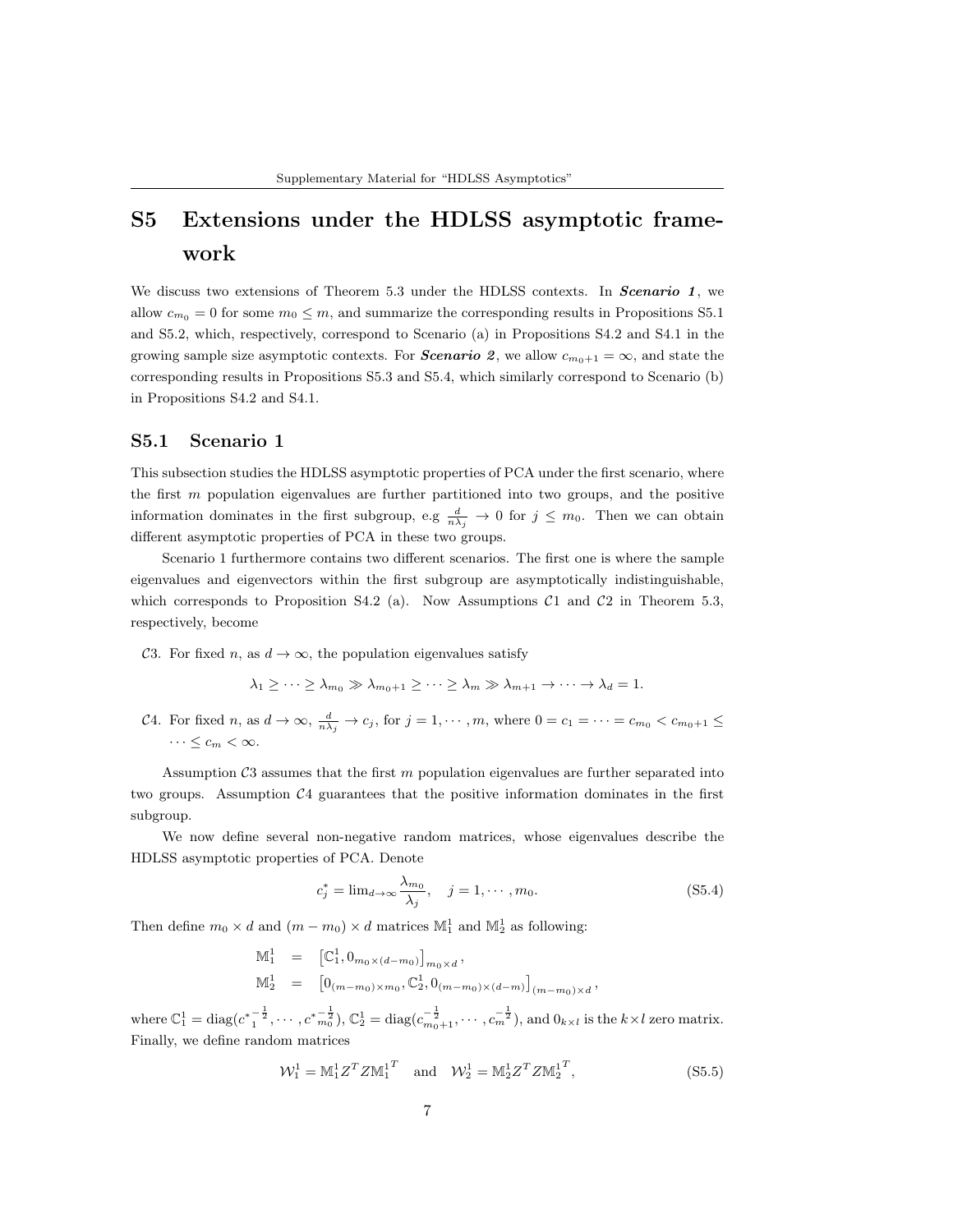whose eigenvalues describe the HDLSS limiting behavior of PCA.

Since the sample eigenvalues are asymptomatically indistinguishable, similar to Theorem 5.3, we will study subspace consistency and need to define spaces

$$
\mathbb{S}_k^1 = \text{span}\{u_j, j \in H_k^1\}, \quad k = 1, 2, 3,
$$

where  $H_1^1 = \{1, \dots, m_0\}, H_2^1 = \{m_0 + 1, \dots, m\}$  and  $H_3^1 = \{m + 1, \dots, d\}.$ 

**Proposition S5.1.** Under Assumptions 4.1, C3 and C4, for fixed n, as  $d \rightarrow \infty$ , we have

$$
\begin{cases} \n\frac{\hat{\lambda}_j}{\lambda_j} \xrightarrow{\text{a.s.}} \frac{c_j^*}{n} \lambda_j(\mathcal{W}_1^1), \quad 1 \leq j \leq m_0, \\
\frac{\hat{\lambda}_j}{\lambda_j} \xrightarrow{\text{a.s.}} \frac{c_j}{n} \lambda_{j-m_0}(\mathcal{W}_2^1) + c_j, \quad m_0 + 1 \leq j \leq m,\n\end{cases} \tag{S5.6}
$$

and

$$
\begin{cases}\n\angle \hat{u}_j, \mathbb{S}_1^1 > \xrightarrow{a.s} 1, \quad 1 \le j \le m_0, \\
\angle \hat{u}_j, \mathbb{S}_2^1 > \xrightarrow{a.s} \arccos \left\{ \left( 1 + \frac{n}{\lambda_j - m_0(W_2^1)} \right)^{-\frac{1}{2}} \right\}, \quad m_0 + 1 \le j \le m.\n\end{cases} \tag{S5.7}
$$

Moreover, the properties of the rest sample eigenvalues and eigenvectors remain the same as those in Theorem 5.3.

**Remark S5.1.** If  $m_0 = 0$ , then  $0 < c_j < \infty$  for  $j = 1, \dots, m$  and Proposition S5.1 reduces to Theorem 5.3. If  $m_0 = m$ , the angles between domain sample eigenvectors and the corresponding subspace converge to 0.

Remark S5.2. Since the positive information dominates in the first subgroup, it follows from (S5.7) that the angles between the sample eigenvectors within the first subgroup and the corresponding space converge to 0. However, the angles between the sample eigenvectors within the second subgroup and the corresponding space converge to non-degenerate random variables.

The second sub-scenario within Scenario 1 is where the sample eigenvalues and eigenvectors within the first subgroup are asymptotically distinguishable. It corresponds to Proposition S4.1 (a). Then Assumption  $C1$  becomes

C5. For fixed n, as  $d \to \infty$ , the population eigenvalues satisfy

 $\lambda_1 \gg \cdots \gg \lambda_{m_0} \gg \lambda_{m_0+1} \geq \cdots \geq \lambda_m \gg \lambda_{m+1} \to \cdots \to \lambda_d = 1.$ 

**Proposition S5.2.** Under Assumptions 4.1, C4 and C5, for fixed n, as  $d \rightarrow \infty$ , we have

$$
\frac{\hat{\lambda}_j}{\lambda_j} \xrightarrow{\text{a.s.}} R_j, \quad 1 \le j \le m_0,
$$
\n(S5.8)

where  $R_i$  is in (4.8), and

$$
|\langle \hat{u}_j, u_j \rangle| \stackrel{a.s}{\longrightarrow} 1, \quad 1 \le j \le m_0. \tag{S5.9}
$$

Moreover, the properties of the rest sample eigenvalues and eigenvectors remain the same as those in Proposition S5.1. If Assumption 4.1 is strengthened to normal distribution, then  $R_i$ has the same distribution with  $\frac{\chi_n^2}{n}$ .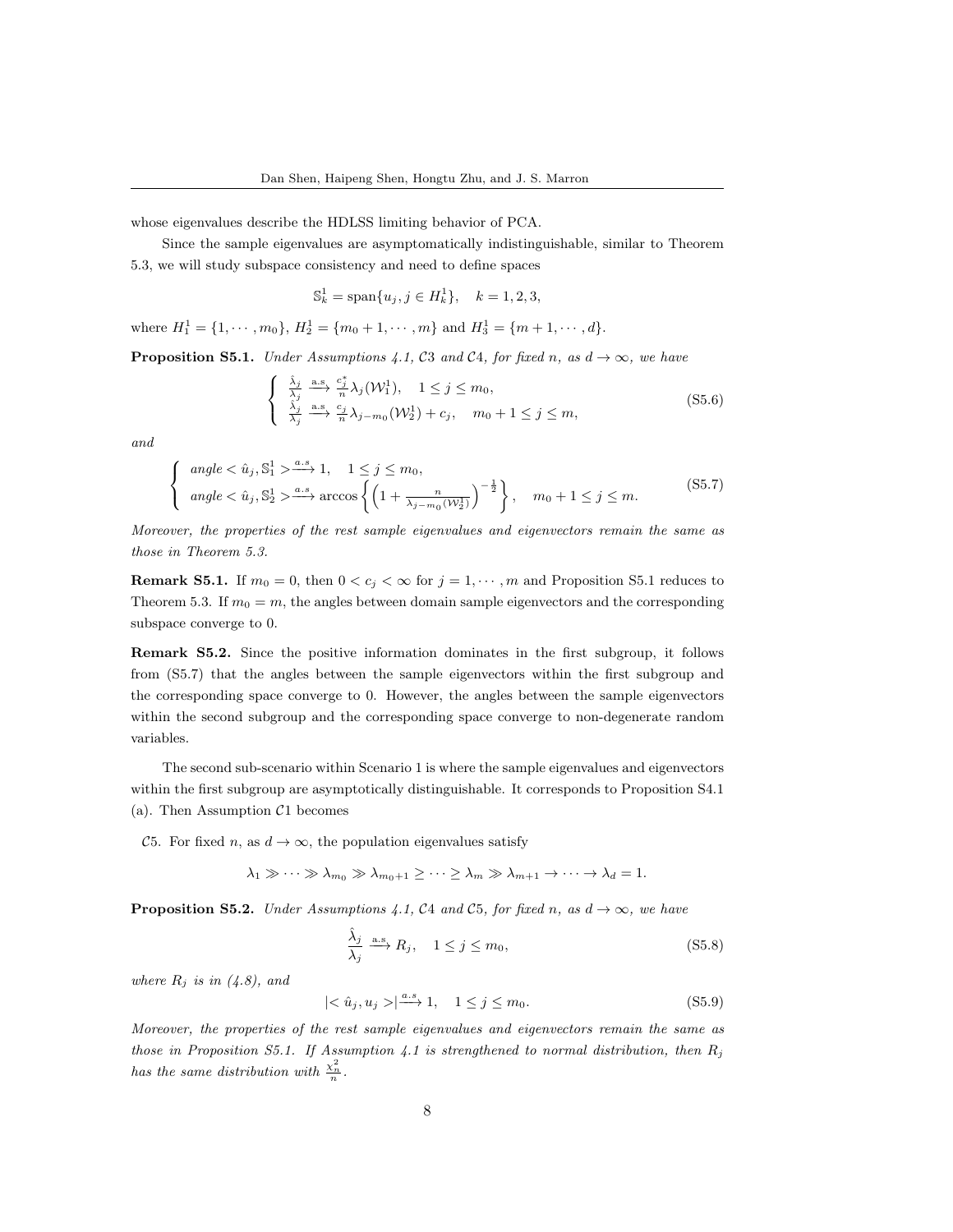**Remark S5.3.** If  $m_0 = 0$ , then  $0 < c_j < \infty$  for  $j = 1, \dots, m$  and Proposition S5.2 becomes Theorem 5.3. If  $m_0 = m$ , the first m sample eigenvalues and eigenvectors are all asymptotically distinguishable, and the angles between the sample and corresponding population eigenvectors converge to 0.

**Remark S5.4.** The difference between Propositions S5.1 and S5.2 is that  $\lambda_1 \geq \cdots \geq \lambda_{m_0}$  is replaced by  $\lambda_1 \gg \cdots \gg \lambda_{m_0}$ . This determines whether the sample eigenvalues and eigenvectors within the first subgroup can be asymptotically identified or not.

## S5.2 Scenario 2

This subsection studies the HDLSS asymptotic properties of PCA in Scenario 2. In this case, the negative information dominates in the second subgroup (e.g  $\frac{d}{n\lambda_j} \to \infty$  for  $j > m_0$ ). Similar to Scenario 1, Scenario 2 also contains two sub-scenarios. The first one is where the sample eigenvalues and eigenvectors within the first subgroup are asymptotically indistinguishable, which corresponds to Proposition S4.2 (b). Then Assumption  $C1$  becomes Assumption  $C3$  and Assumption C4 becomes

C6. For fixed n, as  $d \to \infty$ ,  $\frac{d}{n\lambda_j} \to c_j$ , for  $j = 1, \dots, m$ , where  $0 < c_1 < \dots < c_{m_0} < c_{m_0+1} =$  $\cdots = c_m = \infty.$ 

For  $j = 1, \dots, m_0$ , replace  $c_j^*$  by  $c_j$  in the definition of  $\mathcal{W}_1^1$  in (S5.5) to define  $\mathcal{W}^2$ , whose eigenvalues determine the HDLSS asymptotic behavior of PCA within the first subgroup. In addition, we need to define spaces  $\mathbb{S}_1^2 = \mathbb{S}_1^1$  and  $\mathbb{S}_2^2 = \text{span}\{u_j, m_0 + 1 \le j \le d\}$  to explore the subspace consistency.

Under Assumptions C3 and C6, the sample eigenvalues  $\hat{\lambda}_j$  for  $j = m_0 + 1, \cdots, m$  cannot be asymptotically identified. This leads to that the angles between  $\hat{u}_i$  and  $u_i$  for  $j = m_0+1, \cdots, m$ converges to 90 degrees. These results are summarized in the following proposition.

**Proposition S5.3.** Under Assumptions 4.1, C3 and C6, for fixed n, as  $d \rightarrow \infty$ , the sample eigenvalues satisfy

$$
\begin{cases} \n\frac{\hat{\lambda}_j}{\lambda_j} \xrightarrow{\text{a.s}} \frac{c_j}{n} \lambda_j(\mathcal{W}^2) + c_j, \quad 1 \le j \le m_0, \\
\frac{n\hat{\lambda}_j}{d\lambda_d} \xrightarrow{\text{a.s}} 1, \quad m_0 + 1 \le j \le m;\n\end{cases} \tag{S5.10}
$$

in addition, the properties of the rest sample eigenvalues remain the same as those in Theorem 5.3. Moreover, we have

$$
\begin{cases}\n\angle \hat{u}_j, \mathbb{S}_1^2 > \xrightarrow{a.s} \arccos\left\{ \left( 1 + \frac{n}{\lambda_j(\mathcal{W}^2)} \right)^{-\frac{1}{2}} \right\}, \quad 1 \leq j \leq m_0, \\
\begin{cases}\n|\langle \hat{u}_j, u_j \rangle| = \mathcal{O}_{\text{a.s}} \left\{ \left( \frac{\lambda_j}{d} \right)^{\frac{1}{2}} \right\}, & m_0 + 1 \leq j \leq n, \\
\angle \hat{u}_j, \mathbb{S}_2^2 > \xrightarrow{a.s} 1, & m_0 + 1 \leq j \leq n.\n\end{cases}\n\end{cases}\n\tag{S5.11}
$$

**Remark S5.5.** If there is no  $c_j = \infty$  for  $j = 1, \dots, m$ , Proposition S5.3 reduces to Theorem 5.3. If all  $c_j = \infty$  for  $j = 1, \dots, m$ , then all sample eigenvalues cannot be asymptotically identified and the corresponding angles between the sample and population eigenvectors converge to 90°.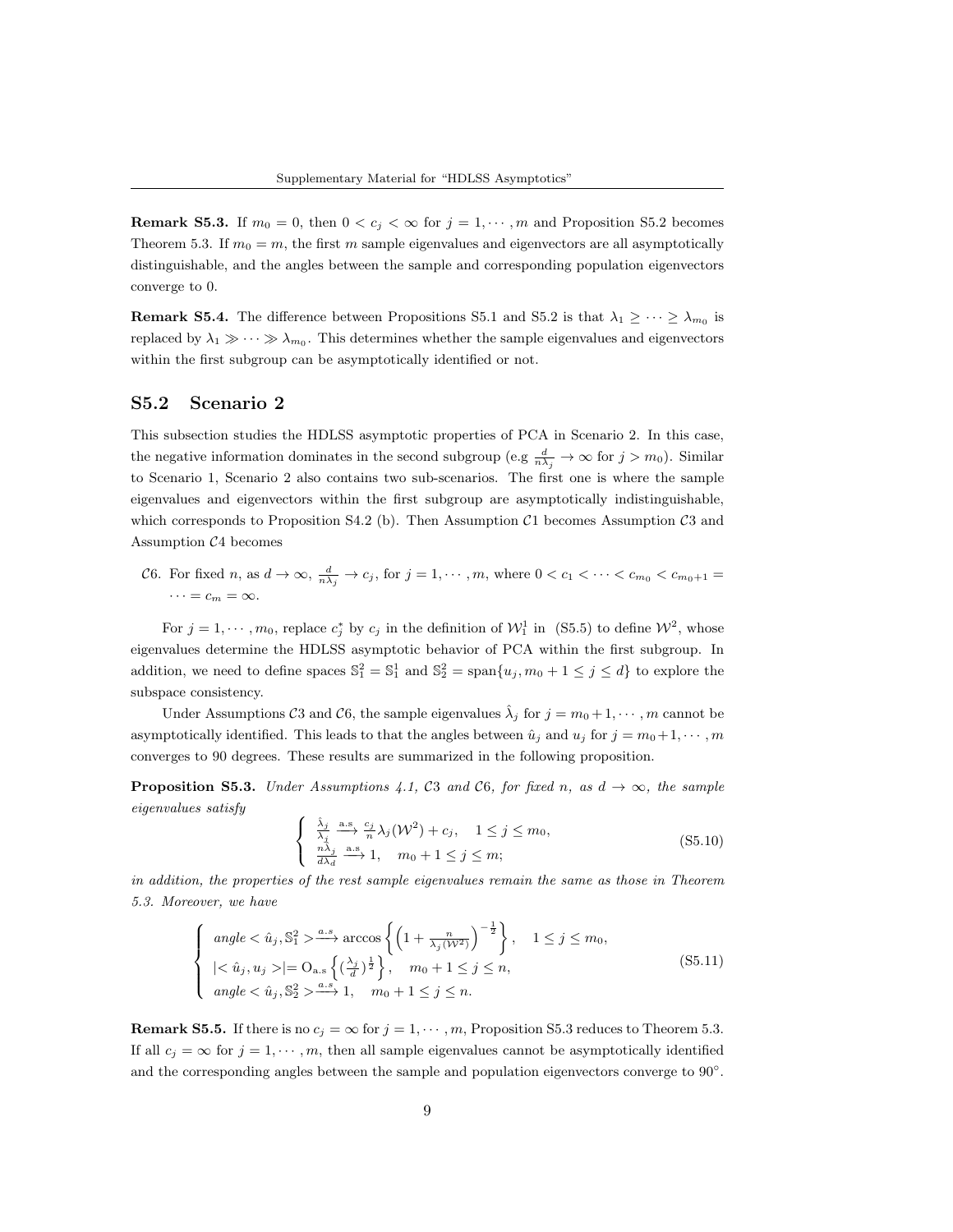The second sub-scenario in Scenario 2 is where the sample eigenvalues and eigenvectors within the first subgroup are asymptotically distinguishable, which corresponds to Proposition S4.1 (b). Now Assumption  $C1$  becomes Assumption  $C5$  and Assumption  $C2$  becomes

C7. For fixed n, as  $d \to \infty$ ,  $\frac{d}{n\rho_j} \to c_j$ , for  $j = 1, \dots, m$ , where  $0 = c_1 = \dots = c_{m_0} < c_{m_0+1}$  $\cdots = c_m = \infty.$ 

The results can be summarized as

**Proposition S5.4.** Under Assumptions 4.1, C5 and C7, for fixed n, as  $d \rightarrow \infty$ , the sample eigenvalues and eigenvectors, whose index is less than or equal to  $m_0$ , have the same properties as those in Proposition S5.2. Moreover, the properties of the rest sample eigenvalues and eigenvectors remain the same as those in Proposition S5.3.

Remark S5.6. Proposition S5.4 is a combination of Propositions S5.2 and S5.3. Proposition S5.4 is consistent with the results in Jung and Marron (2009); Shen et al. (2012).

# S6 Proofs for the growing sample size asymptotic results

This section provides detailed proofs of the theorems, propositions and lemmas in the growing sample size contexts. Section S6.1.1 proves the asymptotic properties of the sample eigenvalues as stated in Theorem 5.2. Section S6.2 shows the proofs of Propositions S4.1 and S4.2. Section S6.3 presents the proof of Theorem 4.2. Section S6.4 proves the lemmas needed in proving Theorem 5.2.

### S6.1 The proof of sample eigenvalues' properties in Theorem 5.2

This subsection shows the detailed proof of asymptotic properties of sample eigenvalues. Without loss of generality (WLOG), we assume that  $\lambda_{m+1} = \cdots = \lambda_d = 1$ . Due to the invariance property of the angle between the sample and population eigenvectors, see Shen et al. (2012), we assume WLOG that the population eigenvectors  $u_j = e_j$ ,  $j = 1, \ldots, d$ , where the j-th component of  $e_i$  equals 1 and the rest are zero. The sample eigenvalue properties are studied through the dual matrix  $\Sigma_D$ , which shares the same nonzero eigenvalues with the sample covariance matrix  $\hat{\Sigma}$ . Since  $u_j = e_j$ ,  $j = 1, ..., d$ , then it follows from (4.2) and (4.8) that the dual matrix can be written as

$$
\hat{\Sigma}_D = \frac{1}{n} X^T X = \frac{1}{n} \sum_{j=1}^d \lambda_j \widetilde{Z}_j \widetilde{Z}_j^T,
$$

which is partitioned into two matrices as follows:

$$
\hat{\Sigma}_D = A + B, \quad \text{with} \quad A = \frac{1}{n} \sum_{j=1}^m \lambda_j \widetilde{Z}_j \widetilde{Z}_j^T, \quad B = \frac{1}{n} \sum_{j=m+1}^d \lambda_j \widetilde{Z}_j \widetilde{Z}_j^T. \tag{S6.12}
$$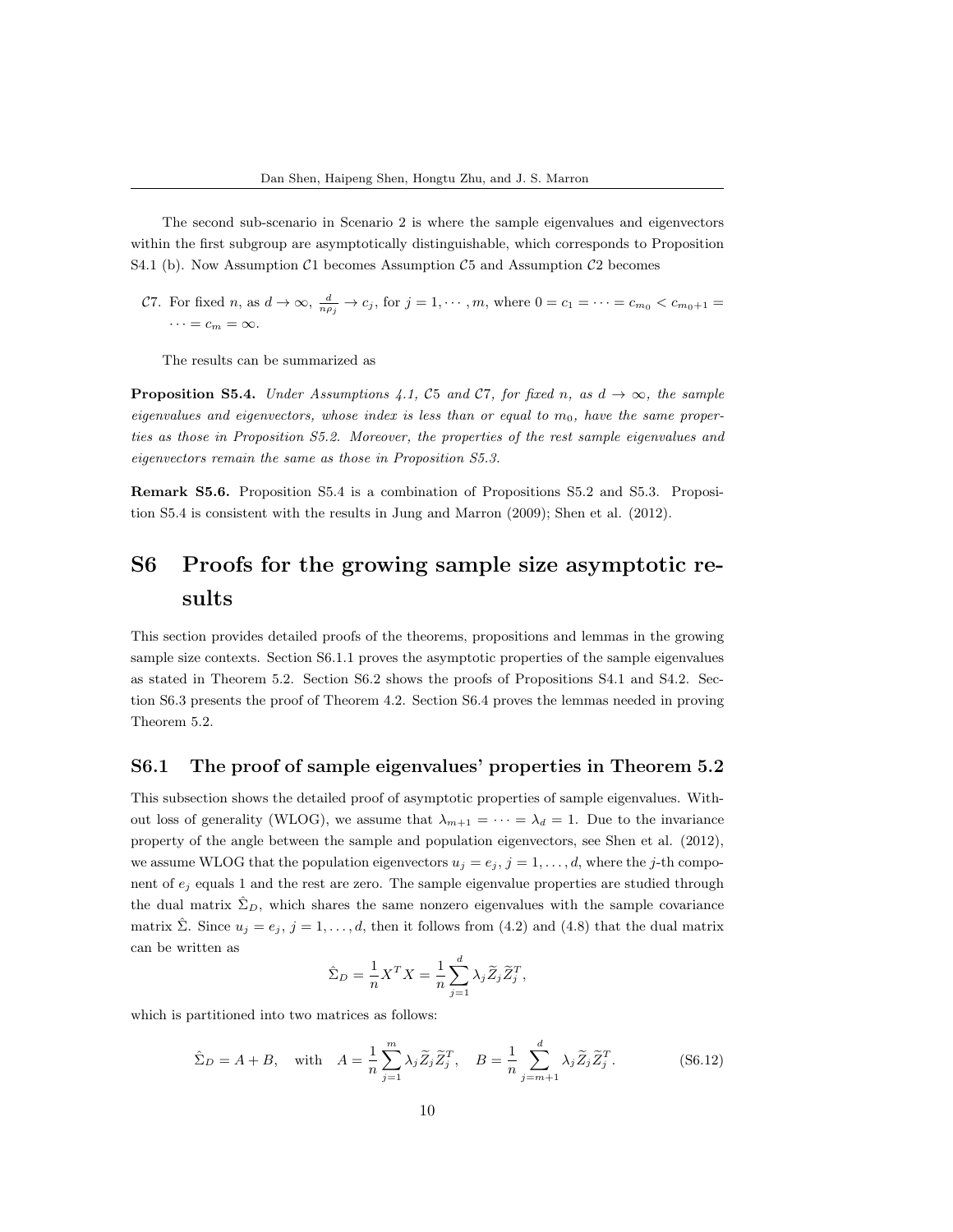The following proof contains two steps. The first one is to show the asymptotic properties of the eigenvalues of  $A$  and  $B$  in Lemmas S6.1 and S6.2, respectively. The second one is to use the Wielandt's Inequality (Rao, 2002), now restated as Lemma S6.3, to study the asymptotic properties of the sample eigenvalues.

We first give out three preliminary lemmas.

**Lemma S6.1.** As  $n, d \rightarrow \infty$ , the eigenvalues of the matrix A in (S6.12) satisfy

$$
\frac{\lambda_k(A)}{\lambda_k} \xrightarrow{\text{a.s}} 1, \quad k = 1, \cdots, m,
$$

where  $\lambda_k(A)$  denotes the kth largest eigenvalue of the matrix A.

**Lemma S6.2.** As  $n, d \rightarrow \infty$ , the eigenvalues of the matrix B in (S6.12) satisfy

$$
\frac{n\lambda_k(B)}{d\lambda_{k+m}} \xrightarrow{\text{a.s.}} 1, \quad k = 1, \cdots, [n \wedge (d-m)].
$$

**Lemma S6.3.** Assume that A, B are  $m \times m$  real symmetric matrices, then for all  $k = 1, ..., m$ ,

$$
max_{i+j=k+m} \left\{ \lambda_i(A) + \lambda_j(B) \right\} \leq \lambda_k(A+B) \leq min_{i+j=k+1} \left\{ \lambda_i(A) + \lambda_j(B) \right\}.
$$

The proofs of Lemmas S6.1 and S6.2 are, respectively, shown in Sections S6.4.1 and S6.4.2.

#### S6.1.1 Asymptotic properties of the sample eigenvalues

According to Lemma S6.3, we have that

$$
\frac{\lambda_j(A)}{\lambda_j} + \frac{\lambda_n(B)}{\lambda_j} \le \frac{\hat{\lambda}_j}{\lambda_j} \le \frac{\lambda_j(A)}{\lambda_j} + \frac{\lambda_1(B)}{\lambda_j}.
$$
 (S6.13)

According to Lemma S6.2 and Assumption B3 and  $\lambda_{m+1} = \cdots = \lambda_d = 1$ , we have that as  $n, d \rightarrow \infty$ 

$$
\frac{\lambda_1(B)}{\lambda_j} = \frac{d\lambda_{1+m}}{n\lambda_j} \times \frac{n\lambda_1(B)}{d\lambda_{1+m}} \xrightarrow{a.s} c_k, \quad j \in H_k, \ k = 1, \cdots, r,
$$
  

$$
\frac{\lambda_n(B)}{\lambda_j} = \frac{d\lambda_{n+m}}{n\lambda_j} \times \frac{n\lambda_n(B)}{d\lambda_{n+m}} \xrightarrow{a.s} c_k, \quad j \in H_k, \ k = 1, \cdots, r,
$$

which, together with (S6.13) and Lemma S6.1, yields that

$$
\frac{\hat{\lambda}_j}{\lambda_j} \xrightarrow{a.s} 1 + c_k, \quad j \in H_k, \ k = 1, \cdots, r.
$$
 (S6.14)

In addition, since rank $(A) \leq m$ , then  $\lambda_j(A) = 0$  for  $j > m$ . Combining above with (S6.13) and Lemma S6.2, we have

$$
\frac{n\hat{\lambda}_j}{d\lambda_j} \xrightarrow{a.s} 1, \quad j = m+1, \cdots, [n \wedge d].
$$
 (S6.15)

which, together with  $(S6.14)$ , yields the asymptotic properties of sample eigenvalues  $(5.6)$  in Theorem 5.2.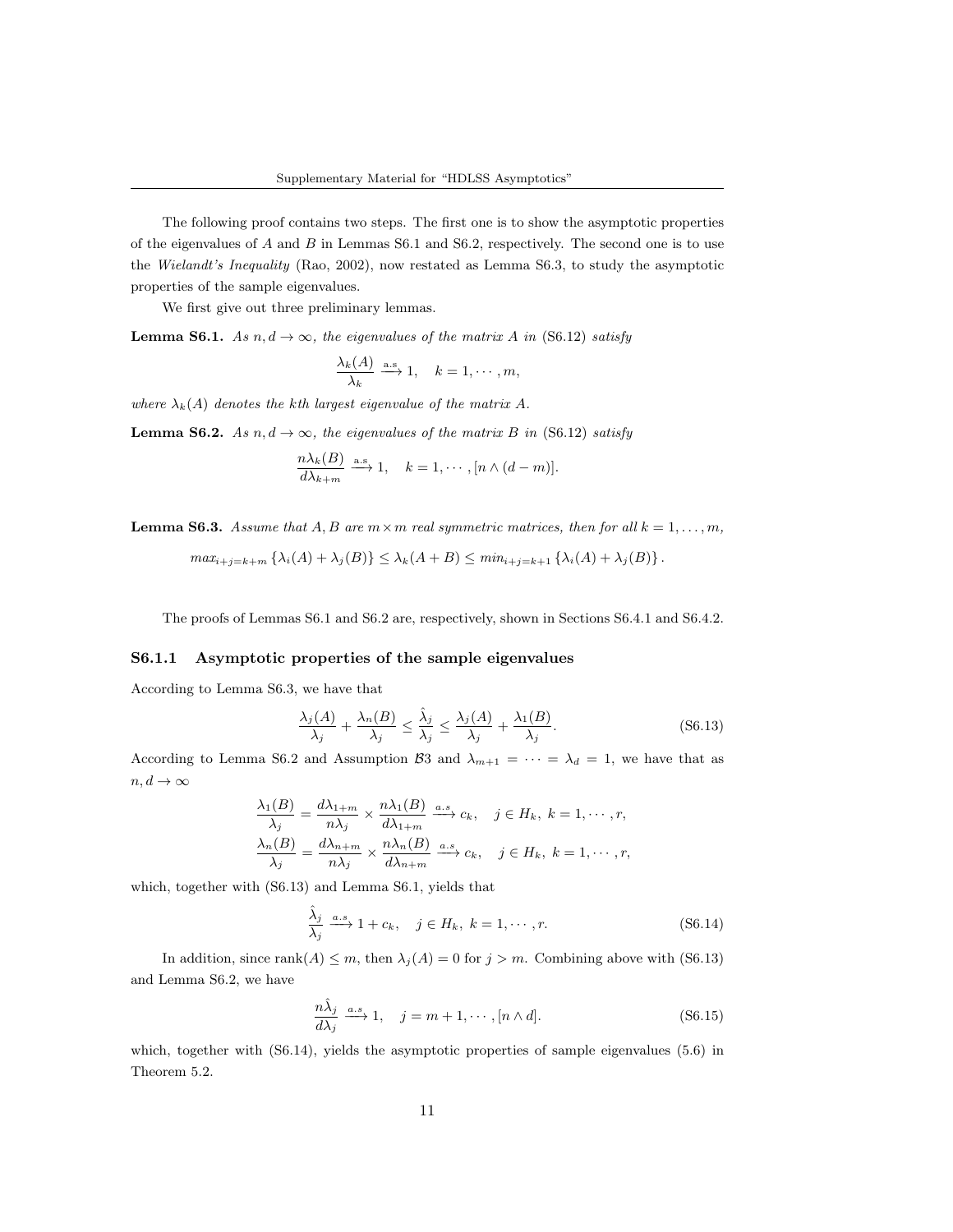## S6.2 Proofs of Propositions S4.1 and S4.2

This section provides the proofs of Propositions S4.1 and S4.2. Since Proposition S4.1 is a special case of Proposition S4.2, we just need to show the proof of Proposition S4.2.

In order to prove Proposition S4.2, we need to redefine  $A$  and  $B$  in (S6.12) as follows:

$$
A = \frac{1}{n} \sum_{j=1}^{r_0} \lambda_j \widetilde{Z}_j \widetilde{Z}_j^T, \quad B = \frac{1}{n} \sum_{j=r_0+1}^d \lambda_j \widetilde{Z}_j \widetilde{Z}_j^T.
$$

Then similar as (S6.14), we have

$$
\frac{\hat{\lambda}_j}{\lambda_j} \xrightarrow{a.s} 1 + c_l, \quad j \in H_l, \ l = 1, \cdots, r_0.
$$
\n(S6.16)

Under Assumption B5, we have that  $c_l = 0$  for  $l = 1, \dots, r_0$ . Then it follows from (S6.16) that

$$
\frac{\hat{\lambda}_j}{\lambda_j} \xrightarrow{a.s} 1, \quad j \in H_l, \ l = 1, \cdots, r_0.
$$
\n(S6.17)

Under Assumption B6, we have that  $c_{r_0+1} = \cdots = c_r = \infty$ . Note that  $\lambda_{m+1} \to \cdots \to$  $\lambda_d = 1$ , and similar as (S6.15), we have

$$
\frac{n\hat{\lambda}_j}{d} \xrightarrow{\text{a.s}} 1, \quad \sum_{k=1}^{r_0} q_k \le j \le m. \tag{S6.18}
$$

Now we consider the asymptotic properties of sample eigenvectors. Under Assumption B5, we have that  $c_l = 0$  for  $l = 1, \dots, r_0$  in (7.13). Then it follows that

$$
\sum_{k\in H_l} \hat{u}_{k,j}^2 \xrightarrow{a.s} 1, \quad j \in H_l, l = 1, \cdots, r_0,
$$

which, together with (7.2), yields

$$
angle < \hat{u}_j, S_l > \xrightarrow{a.s} 1, \quad j \in H_l, l = 1, \cdots, r_0.
$$
\n(S6.19)

In addition, since  $\lambda_{m+1} \to \cdots \to \lambda_d = 1$ , then similar as the proof of (7.3) and (7.4) in the main paper, we have

$$
\begin{cases} \n|<\hat{u}_j, u_j>|=O_{\text{a.s}}\left\{(\frac{n\lambda_j}{d})^{\frac{1}{2}}\right\}, & \sum_{k=1}^{r_0} q_k+1 \leq j \leq [n \wedge d],\\ \n\text{angle} <\hat{u}_j, \mathbb{S} > \xrightarrow{a.s} 0, & \sum_{k=1}^{r_0} q_k+1 \leq j \leq [n \wedge d], \n\end{cases} \tag{S6.20}
$$

where S is defined in Proposition S4.2.

Thus, according to (S6.17) and (S6.19), (S4.1) in Proposition S4.2 (a) is established. According to (S6.18) and (S6.20), (S4.2) and (S4.3) in Proposition S4.2 (b) are established.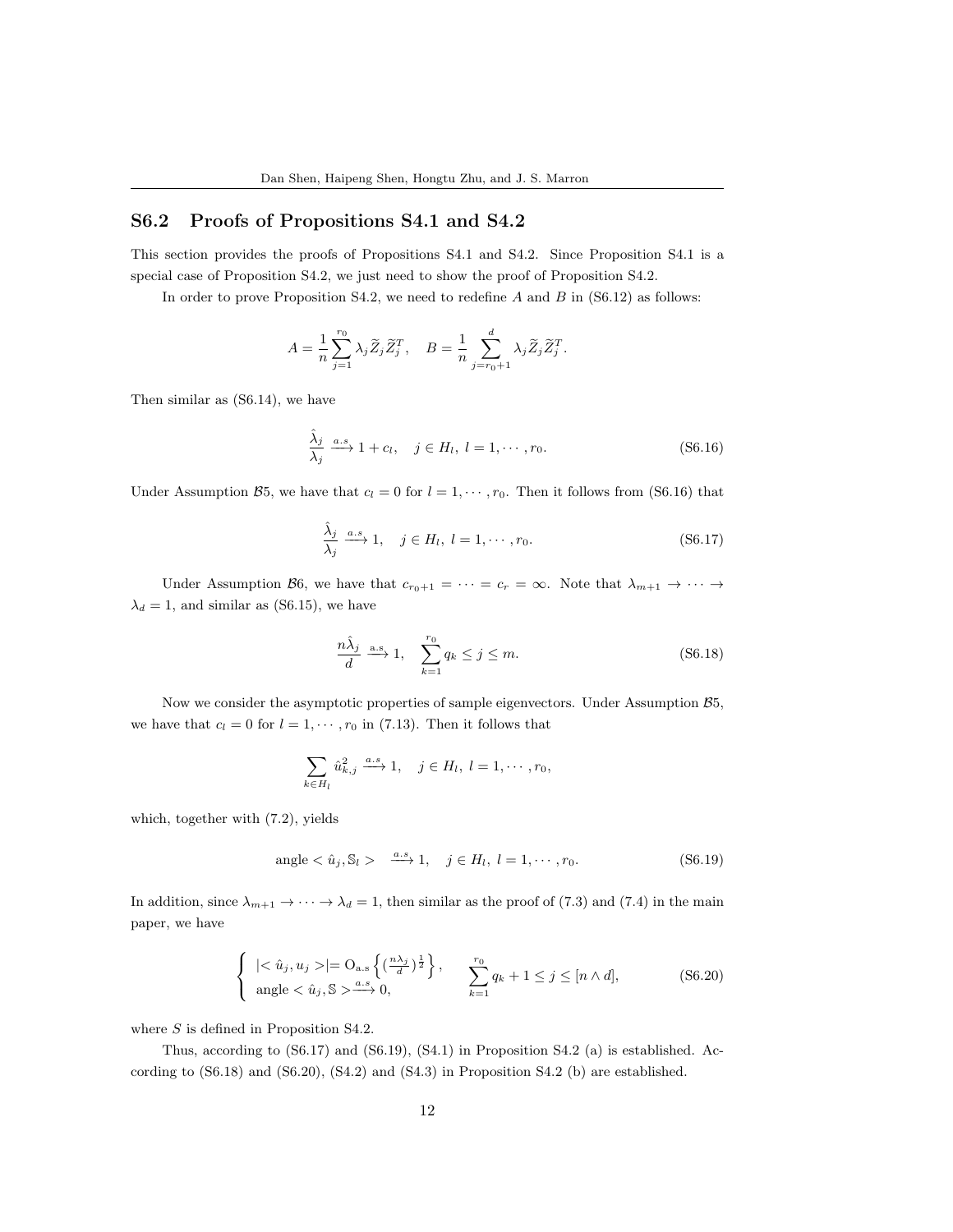## S6.3 Proof of Theorem 4.2

Similar as in the Proof of Theorem 5.2, we assume WLOG that the population eigenvectors  $u_j = e_j$ . Then it follows from (4.2) that  $X_i$  has the following decomposition

$$
X_i = \sum_{j=1}^{d} \lambda_j^{\frac{1}{2}} e_j z_{i,j}.
$$
 (S6.21)

According to the definition of population PC scores (4.3), the j-th population PC scores are

$$
S_j = (S_{1,j}, \cdots, S_{n,j})^T = (z_{1,j}, \cdots, z_{n,j})^T.
$$
 (S6.22)

According to the definition of sample PC scores  $(4.5)$ , the j-th sample PC scores are

$$
\hat{S}_j = (\hat{S}_{1,j}, \cdots, \hat{S}_{n,j}) = \hat{\lambda}_j^{-\frac{1}{2}} (\hat{u}_j^T X_1, \cdots, \hat{u}_j^T X_n).
$$
 (S6.23)

From (S6.21), (S6.22) and (S6.23), the ratios between the sample and population PC scores are, for  $i = 1, \dots, n, j = 1, \dots, m$ ,

$$
\frac{\hat{S}_{i,j}}{S_{i,j}} = \frac{\lambda_j^{\frac{1}{2}}}{\lambda_j^{\frac{1}{2}}} \hat{u}_{j,j} + \sum_{1 \le k \le m, k \ne j}^{m} \frac{\lambda_k^{\frac{1}{2}} z_{i,k}}{\lambda_j^{\frac{1}{2}} z_{i,j}} \hat{u}_{k,j} + \sum_{k=m+1}^{d} \frac{\lambda_k^{\frac{1}{2}} z_{i,k}}{\lambda_j^{\frac{1}{2}} z_{i,j}} \hat{u}_{k,j}.
$$
 (S6.24)

We denote the three terms on the right-hand-side of (S6.24) as  $\Gamma_k$ ,  $k = 1, 2, 3$ . In order to obtain the asymptotic properties of the sample PC scores (4.11), it follows from (S6.24) that we just need to show that for  $i = 1, \dots, n, j = 1, \dots, m$ ,

$$
|\Gamma_1| \xrightarrow{a.s} 1,\tag{S6.25}
$$

$$
|\Gamma_k| \xrightarrow{a.s} 0, \quad k = 2, 3. \tag{S6.26}
$$

We first prove (S6.25). Note that under spike model (4.10), Lemma S6.1 still holds and Lemma S6.2 becomes that almost surely

$$
\frac{n\lambda_k(B)}{d\lambda_{k+m}} \sim 1, \quad k = 1, \cdots, [n \wedge (d-m)],
$$

which, together with Lemma S6.3 (Wielandt's Inequality) and  $\frac{d}{n^{\frac{1}{2}}\lambda_m} \to 0$ , yields

$$
\frac{\hat{\lambda}_j}{\lambda_j} \stackrel{\text{a.s}}{\rightarrow} 1, \quad j = 1, \cdots, m. \tag{S6.27}
$$

In addition, (7.15) becomes

$$
\hat{u}_{j,j}^2 \stackrel{\text{a.s}}{\to} 1, \quad j = 1, \cdots, m. \tag{S6.28}
$$

It follows from (S6.27) and (S6.28) that (S6.25) is established.

Secondly, to prove (S6.26) for  $k = 2$ , we need to show

$$
\lambda_k^{\frac{1}{2}} \hat{\lambda}_j^{-\frac{1}{2}} \hat{u}_{k,j} \xrightarrow{a.s} 0, \quad 1 \le j \ne k \le m.
$$
 (S6.29)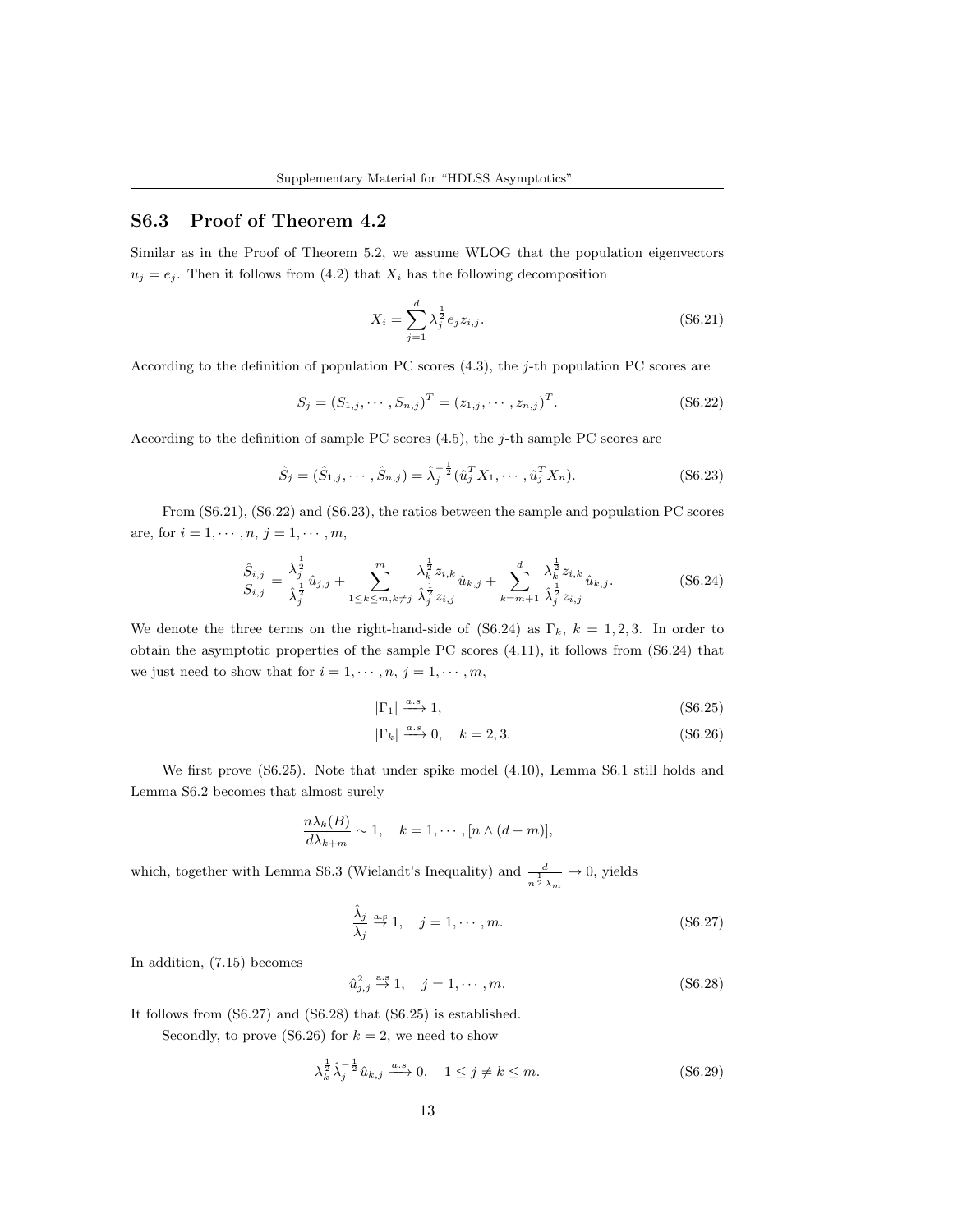Note that for  $1 \leq j \neq k \leq m$ , we have  $\lambda_k^{\frac{1}{2}} \hat{\lambda}_j^{-\frac{1}{2}} \xrightarrow{a.s} \lambda_k^{\frac{1}{2}} \lambda_j^{-\frac{1}{2}} \to c_{k,j}$ , where  $c_{k,j} = 0$  or  $\infty$ . Under such a scenario, Shen et al. (2012) has showed (S6.29).

Finally, we show the proof of  $(S6.26)$  for  $k = 3$ . According to Cauchy-Schwarz Inequality, we have that

$$
\Gamma_3^2 \leq \frac{\lambda_{m+1}}{\hat{\lambda}_j z_{i,j}^2} \left\{ \sum_{k=m+1}^d z_{i,k}^2 \right\} \left\{ \sum_{k=m+1}^d \hat{u}_{k,j}^2 \right\} \n\leq \frac{\lambda_{m+1}}{z_{i,j}^2} \frac{\lambda_j}{\hat{\lambda}_j} \frac{d^2}{n \lambda_j^2} \left\{ \frac{1}{d-m} \sum_{k=m+1}^d z_{i,k}^2 \right\} \left\{ \frac{n \lambda_j}{d} \sum_{k=m+1}^d \hat{u}_{k,j}^2 \right\}.
$$
\n(S6.30)

Since  $\sum_{k=m+1}^{d} \hat{u}_{k,j}^2 = O_{\text{a.s}}(\frac{d}{n\lambda_j})$  from Shen et al. (2012), it follows that almost surely  $\frac{n\lambda_j}{d} \sum_{k=m+1}^{d} \hat{u}_{k,j}^2 =$  $O_{a.s}(1)$ . In addition, note that  $\lambda_{m+1} \sim 1$ ,  $\frac{\lambda_j}{\lambda_j} \xrightarrow{a.s} 1$ ,  $\frac{d^2}{n\lambda_j^2} \to 0$  and  $\frac{1}{d-m} \sum_{k=m+1}^d z_{i,k}^2 \xrightarrow{a.s} 1$ . Then it follows from (S6.30) that (S6.26) is established for  $k = 3$ .

## S6.4 Proofs of Lemmas

We now prove the lemmas that are used to prove the Theorem 5.2 in the grow sample size asymptomatic contexts. Sections S6.4.1- S6.4.3 respectively provide the proofs of Lemmas S6.1, S6.2 and 7.2.

#### S6.4.1 Proof of Lemma S6.1

A in (S6.12) can be written as following:

$$
A = \frac{1}{n} \left[ \lambda_1^{\frac{1}{2}} \widetilde{Z}_1, \cdots, \lambda_m^{\frac{1}{2}} \widetilde{Z}_m \right] \left[ \lambda_1^{\frac{1}{2}} \widetilde{Z}_1, \cdots, \lambda_m^{\frac{1}{2}} \widetilde{Z}_m \right]^T,
$$

whose  $m \times m$  dual matrix  $A_D$  is

$$
A_D = \frac{1}{n} [\lambda_1^{\frac{1}{2}} \widetilde{Z}_1, \cdots, \lambda_m^{\frac{1}{2}} \widetilde{Z}_m]^T [\lambda_1^{\frac{1}{2}} \widetilde{Z}_1, \cdots, \lambda_m^{\frac{1}{2}} \widetilde{Z}_m]
$$
  
\n
$$
= \lambda_m \begin{pmatrix} \frac{\lambda_1}{\lambda_m} \frac{1}{n} \sum_{i=1}^n z_{i,1}^2 & \cdots & (\frac{\lambda_1}{\lambda_m})^{\frac{1}{2}} \frac{1}{n} \sum_{i=1}^n z_{i,1} z_{i,m} \\ \vdots & \ddots & \vdots \\ (\frac{\lambda_1}{\lambda_m})^{\frac{1}{2}} \frac{1}{n} \sum_{i=1}^n z_{i,1} z_{i,m} & \cdots & \frac{1}{n} \sum_{i=1}^n z_{i,m}^2 \end{pmatrix}.
$$
 (S6.31)

Since  $z_{i,j}$  are i.i.d and have zero mean, unit variance, then it follows that as  $n \to \infty$ ,

$$
\frac{1}{n}\sum_{i=1}^{n}z_{i,k}z_{i,l} \xrightarrow{\text{a.s}} \begin{cases} 1 & 1 \le k=l \le m \\ 0 & 1 \le k \ne l \le m \end{cases} \tag{S6.32}
$$

In addition, according to Assumptions  $B1-B3$ , as  $n, d \rightarrow \infty$ ,

$$
\frac{\lambda_i}{\lambda_j} \to \frac{c_l}{c_k}, \quad i \in H_k, \ j \in H_l, \ 1 \le k, l \le m,
$$
\n(S6.33)

which, together with (S6.31) and (S6.32), yields that as  $n, d \rightarrow \infty$ 

$$
\frac{A_D}{\lambda_m} \xrightarrow{\text{a.s.}} \begin{pmatrix} \frac{c_r}{c_1} & \cdots & 0 \\ \vdots & \ddots & \vdots \\ 0 & \cdots & 1 \end{pmatrix} . \tag{S6.34}
$$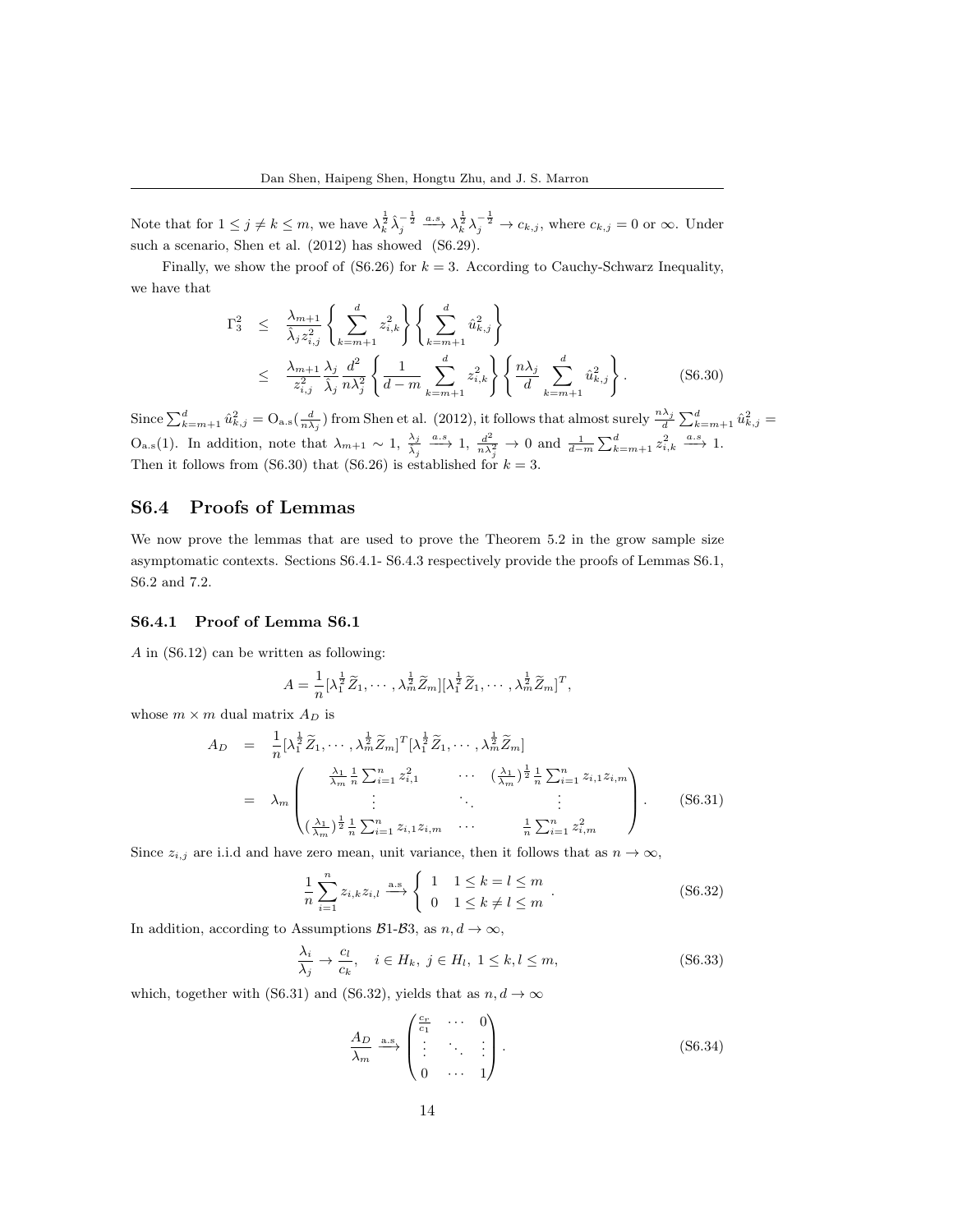Combining (S6.33) and (S6.34), we have that as  $n, d \to \infty$ 

$$
\frac{\lambda_k(A)}{\lambda_k} = \frac{\lambda_k(A_D)}{\lambda_k} \xrightarrow{a.s} 1, \quad k = 1, \cdots, m,
$$

which yields Lemma S6.1.

#### S6.4.2 Proof of Lemma S6.2

Note that for  $k = 1, \dots, [n \wedge (d - m)],$ 

$$
\frac{d\lambda_d}{n} \times \lambda_k \left(\frac{1}{d} \sum_{j=m+1}^d \widetilde{Z}_j \widetilde{Z}_j^T\right) \le \lambda_k(B) \le \frac{d\lambda_{m+1}}{n} \times \lambda_k \left(\frac{1}{d} \sum_{j=m+1}^d \widetilde{Z}_j \widetilde{Z}_j^T\right). \tag{S6.35}
$$

Since  $\frac{n}{d} \to 0$ , then it follows from Lemma 7.1 (Bai-Yin's law) that

$$
\lambda_k(\frac{1}{d}\sum_{j=m+1}^d \widetilde{Z}_j \widetilde{Z}_j^T) \stackrel{\text{a.s.}}{\longrightarrow} 1, \quad k = 1, \cdots, [n \wedge (d-m)],
$$

which, together with (S6.35) and  $\lambda_{m+1} \to \cdots \to \lambda_d$ , yields Lemma S6.2.

#### S6.4.3 Proof of Lemma 7.2

We now show the detailed proof of Lemma 7.2 in the main paper, which is used to prove the asymptotic properties of sample eigenvectors in Theorem 5.2. Note that the proof of Lemma 7.2 depends on the asymptotic properties of the sample eigenvalues, which have been proved in Section S6.1.

Firstly, we prove  $(7.14)$  in Lemma 7.2. According to Assumptions  $\mathcal{B}1$ ,  $\mathcal{B}3$  and sample eigenvalues properties (5.6), we have that for  $k \in H_h$ ,  $h = 1, \dots, r$ ,

$$
\lambda_k^{-1} \hat{\lambda}_j \xrightarrow{a.s} (1+c_l)c_h c_l^{-1}, \quad j \in H_l, l \le r.
$$
 (S6.36)

Since  $\lambda_j(A) = 0$  for  $j > m$  and (S6.13), then we have

$$
\max_{m+1 \le j \le n} |\frac{n}{d}\hat{\lambda}_j - 1| \le |\frac{n}{d}\lambda_n(B) - 1| + |\frac{n}{d}\lambda_1(B) - 1|.
$$
 (S6.37)

Since  $\frac{n}{d} \to 0$ , then it follows from Lemma 7.1 that

$$
|\frac{n}{d}\lambda_n(B)-1| \text{ and } |\frac{n}{d}\lambda_1(B)-1| \xrightarrow{a.s} 0,
$$

which, together with (S6.37), Assumptions B1, B3 and  $[n \wedge d] = n$ , yields that for  $k \in H_h$ ,  $h =$  $1, \cdots, r$ ,

$$
\max_{m+1 \le j \le n} |\lambda_k^{-1} \hat{\lambda}_j - c_h| \xrightarrow{a.s} 0. \tag{S6.38}
$$

Combining (S6.36), (S6.38), (7.5) and  $\frac{1}{n}\sum_{i=1}^{n} z_{i,k}^2 \xrightarrow{a.s} 1$ , we have that for  $k \in H_h$ ,  $h = 1, \dots, r$ ,

$$
\sum_{l=1}^{r} (1 + c_l) c_h c_l^{-1} \sum_{j \in H_l} \hat{u}_{k,j}^2 + c_h \sum_{j=m+1}^{[n \wedge d]} \hat{u}_{k,j}^2 \xrightarrow{a.s} 1.
$$
 (S6.39)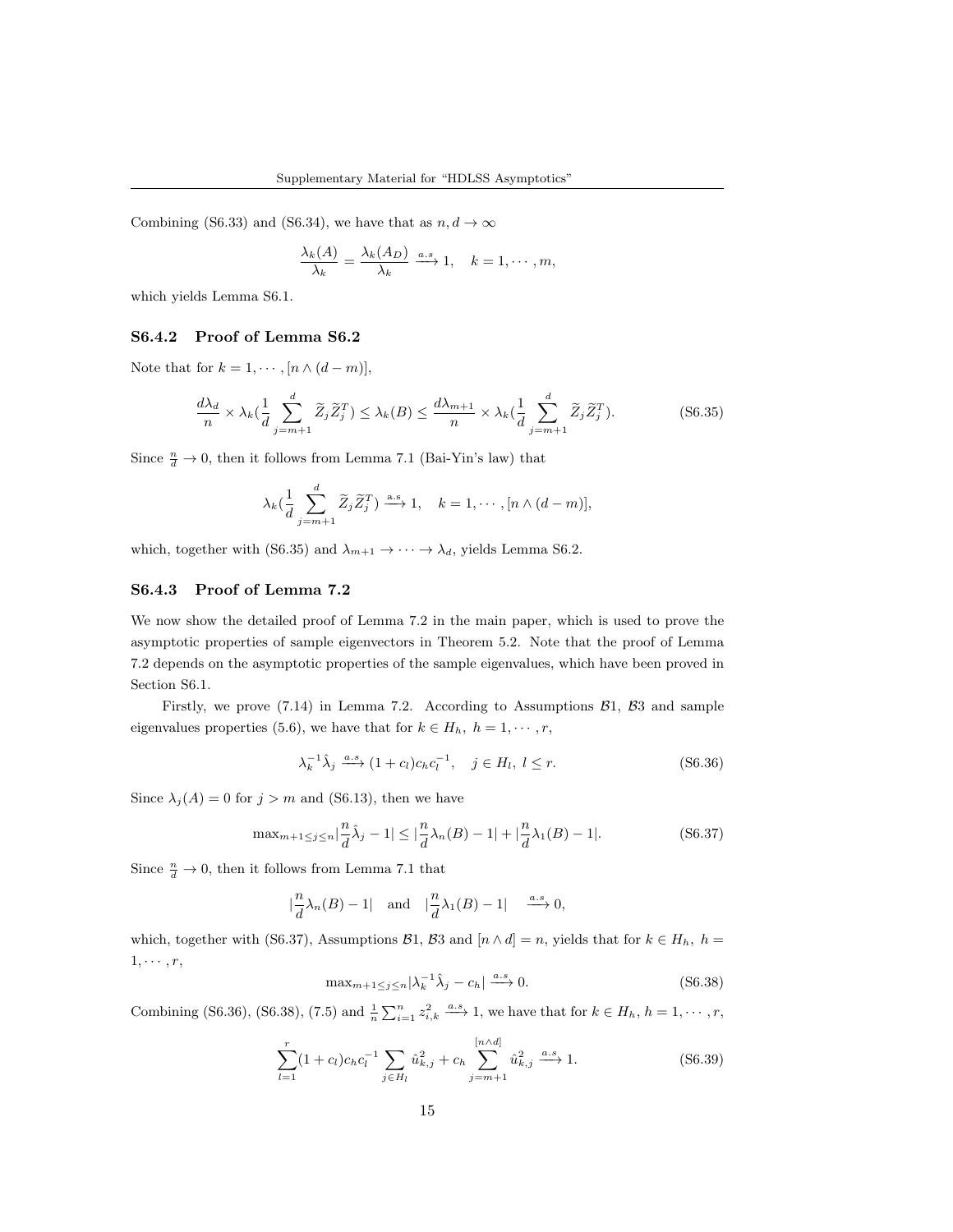According to (7.8) and  $\sum_{k=1}^{d} \hat{u}_{k,j}^2 = 1$ , we have that  $\sum_{k=1}^{m} \hat{u}_{k,j}^2 \stackrel{a.s}{\longrightarrow} 0$  for  $j = m+1, \cdots, [n \wedge d]$ . Then it follows that for  $k \in H_h$ ,  $h = 1, \dots, r$ ,

$$
\sum_{j=m+1}^{[n \wedge d]} \hat{u}_{k,j}^2 \xrightarrow{a.s} 0.
$$
 (S6.40)

According to (S6.39) and (S6.40), we have (7.14) in Lemma 7.2.

Secondly, we prove (7.15) in Lemma 7.2. According to (7.9), we have that for  $j \in H_l$ ,  $l =$  $1, \cdots, r$ ,

$$
\frac{\lambda_d}{\hat{\lambda}_j} \lambda_{\text{min}}(\frac{1}{n} Z Z^T) \le \sum_{k=1}^d \lambda_d \lambda_k^{-1} \hat{u}_{k,j}^2 \le \frac{\lambda_d}{\hat{\lambda}_j} \lambda_{\text{max}}(\frac{1}{n} Z Z^T). \tag{S6.41}
$$

According to (5.6), Assumptions B1, B3 and Lemma 7.1, we have that for  $j \in H_l$ ,  $l = 1, \dots, r$ ,

$$
\frac{\lambda_d}{\hat{\lambda}_j} \lambda_{\text{min}}(\frac{1}{n} Z Z^T) \quad \text{and} \quad \frac{\lambda_d}{\hat{\lambda}_j} \lambda_{\text{max}}(\frac{1}{n} Z Z^T) \quad \xrightarrow{a.s} \frac{c_l}{1+c_l}.\tag{S6.42}
$$

Combining (S6.41), (S6.42) and the fact that  $\lambda_d \lambda_k^{-1} \to 0$  for  $k \leq m$  and 1 for  $k > m$ , we have that

$$
\sum_{m=1}^d \hat{u}_{k,j}^2 \xrightarrow{a.s} \frac{c_l}{1+c_l}, \quad j \in H_l, l = 1, \cdots, r,
$$

which further yields

$$
\sum_{h=1}^{r} \sum_{k \in H_h} \hat{u}_{k,j}^2 = 1 - \sum_{k=m+1}^{d} \hat{u}_{k,j}^2 \xrightarrow{a.s} \frac{1}{1+c_l}, \quad j \in H_l, l = 1, \cdots, r,
$$

Thus (7.15) in Lemma 7.2 is established.

 $\boldsymbol{k}$ 

Finally, we prove (7.16) in Lemma 7.2. Define the diagonal matrix  $\Lambda^* = \text{diag}(\lambda_1^*, \cdots, \lambda_d^*)$ , where  $\lambda_j^* = 1$  for  $j \in H_l$ ,  $l = 1$  or  $r + 1$  and  $\lambda_j^* = c_1^{-1} c_l$  for  $l = 2, \dots, r$ . Let  $Z^* = Z(\Lambda^*)^{\frac{1}{2}}$  and  $W^* = W(\Lambda^*)^{\frac{1}{2}}$ . Consider the k-diagonal entries  $W^*(W^*)^T = \frac{1}{n} (Z^*)^T Z^*$  on two sides, we have

$$
\sum_{j=1}^{d} \lambda_k^{-1} \lambda_j^* \hat{\lambda}_j \hat{u}_{k,j}^2 = \frac{1}{n} \sum_{i=1}^{n} (Z_{i,k}^*)^2 = \frac{1}{n} \sum_{i=1}^{n} \lambda_k^* Z_{i,k}^2.
$$
 (S6.43)

According to (S6.36) and (S6.38), we have that, for  $k \in H_1$ ,

$$
\begin{cases}\n\lambda_k^{-1} \lambda_j^* \hat{\lambda}_j \xrightarrow{a.s} (1+c_l), \quad j \in H_l, \ l \leq r, \\
\max_{m+1 \leq j \leq [n \wedge d]} |\lambda_k^{-1} \lambda_j^* \hat{\lambda}_j - c_1| \xrightarrow{a.s} 0, \quad m+1 \leq j \leq [n \wedge d].\n\end{cases}
$$
\n(S6.44)

Since  $\lambda_k^* = 1$  for  $k \in H_1$ , then  $\frac{1}{n} \sum_{i=1}^n \lambda_k^* z_{i,k}^2 = \frac{1}{n} \sum_{i=1}^n z_{i,k}^2 \xrightarrow{a.s} 1$  for  $k \in H_1$ , then it follows from (S6.43) and (S6.44) that

$$
\sum_{l=1}^{r} (1 + c_l) \sum_{j \in H_l} \hat{u}_{k,j}^2 + c_1 \sum_{j=m+1}^{[n \wedge d]} \hat{u}_{k,j}^2 \xrightarrow{a.s} 1, \quad k \in H_1.
$$
 (S6.45)

Combining (S6.40) and (S6.45), we have (7.16) in Lemma 7.2.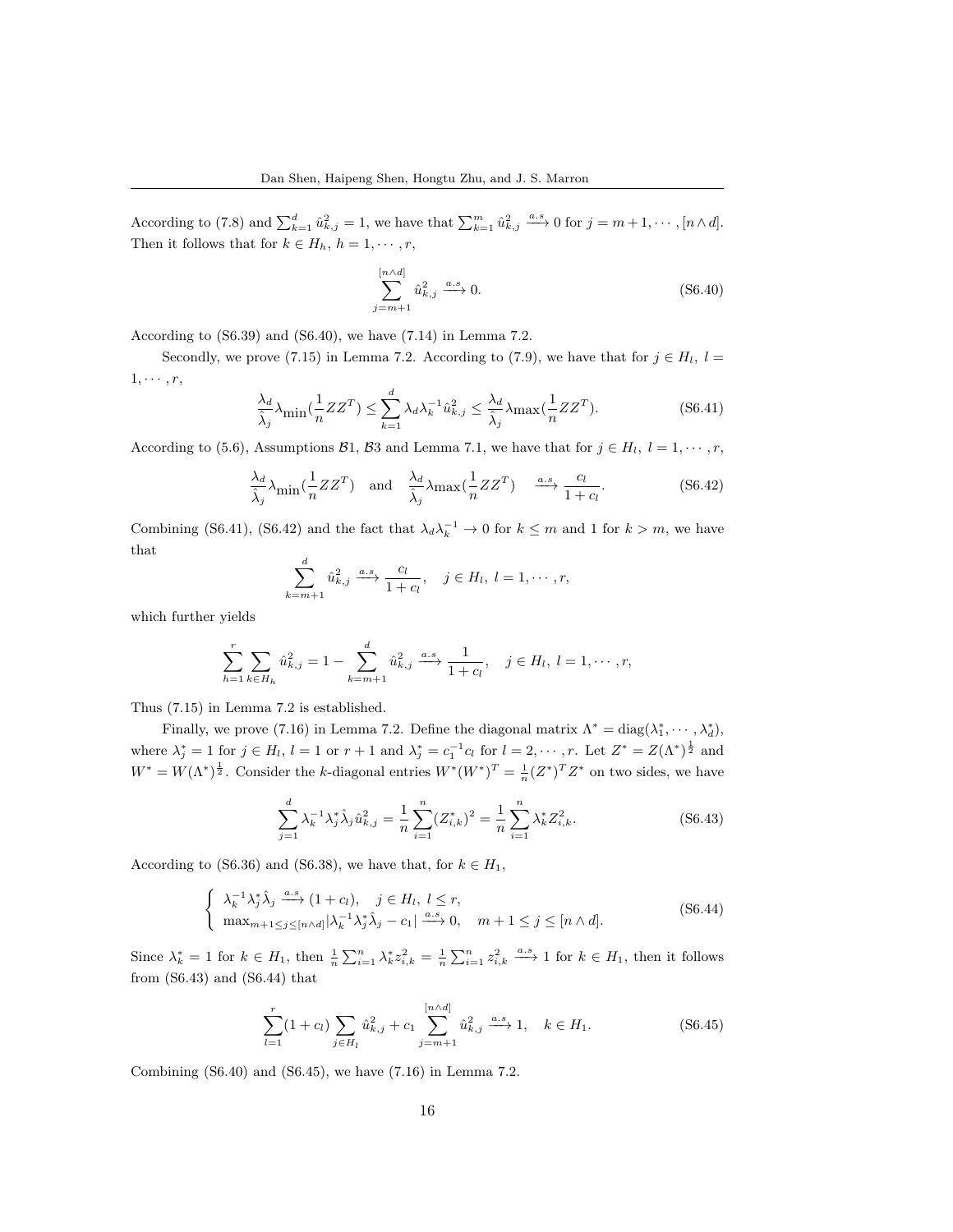# S7 Proofs for the HDLSS asymptotic results

This section contains the detailed proofs of the theorems, propositions and lemmas under the HDLSS contexts. Section S7.1 provides the proof of Theorem 5.3. Sections S7.2- S7.5 present the proofs of Propositions S5.1-S5.4. Section S7.6 shows the Proof of Theorem 4.1. Section S7.7 provides the proofs of the lemmas.

## S7.1 Proof of Theorem 5.3

Proof of Theorem 5.3 contains two parts. The first one is to show the sample eigenvalue properties in Section S7.1.1. The second one is to show the sample eigenvector properties in Section S7.1.2.

#### S7.1.1 Asymptotic properties of sample eigenvalues in Theorem 5.3

Similar as in Section S6.1, the sample eigenvalues are also studied through the dual matrix  $\Sigma_D$ , which are partitioned as  $A$  and  $B$  in (S6.12). Now we give out the asymptotic properties of the eigenvalues of A and B.

**Lemma S7.1.** For fixed n, as  $d \rightarrow \infty$ , the eigenvalues of the matrix A in (S6.12) satisfy

$$
\frac{\lambda_k(A)}{\lambda_k} \xrightarrow{\text{a.s.}} \frac{c_k}{n} \lambda_k(\mathcal{W}), \quad k = 1, \cdots, m,
$$

where  $W$  is defined in  $(5.8)$ .

The detailed proof of Lemma S7.1 is in Section S7.7.1.

The HDLSS context doesn't change the asymptotic properties of the eigenvalues of  $B$ , shown in Lemma S6.2, with the only difference being that  $n \to \infty$  is replaced by  $d \to \infty$  and  $[n \wedge (d-m)] = n$ . For completeness, we restate the asymptotic properties of eigenvalues of B below.

**Lemma S7.2.** For fixed n, as  $d \rightarrow \infty$ , the eigenvalues of the matrix B in (S6.12) satisfy

$$
\frac{n\lambda_k(B)}{d\lambda_{k+m}} \xrightarrow{\text{a.s}} 1, \quad k = 1, \cdots, n.
$$

According to Lemma S7.2 and Assumption  $C_2$ , we have

$$
\frac{\lambda_1(B)}{\lambda_j} \quad \text{and} \quad \frac{\lambda_n(B)}{\lambda_j} \quad \stackrel{a.s.}{\longrightarrow} c_j, \qquad j=1,\cdots,m,
$$

which, together with (S6.13) and Lemma S7.1, yields

$$
\frac{\hat{\lambda}_j}{\lambda_j} \xrightarrow{a.s} \frac{c_j}{n} \lambda_j(\mathcal{W}) + c_j, \quad j = 1, \cdots, m.
$$
 (S7.46)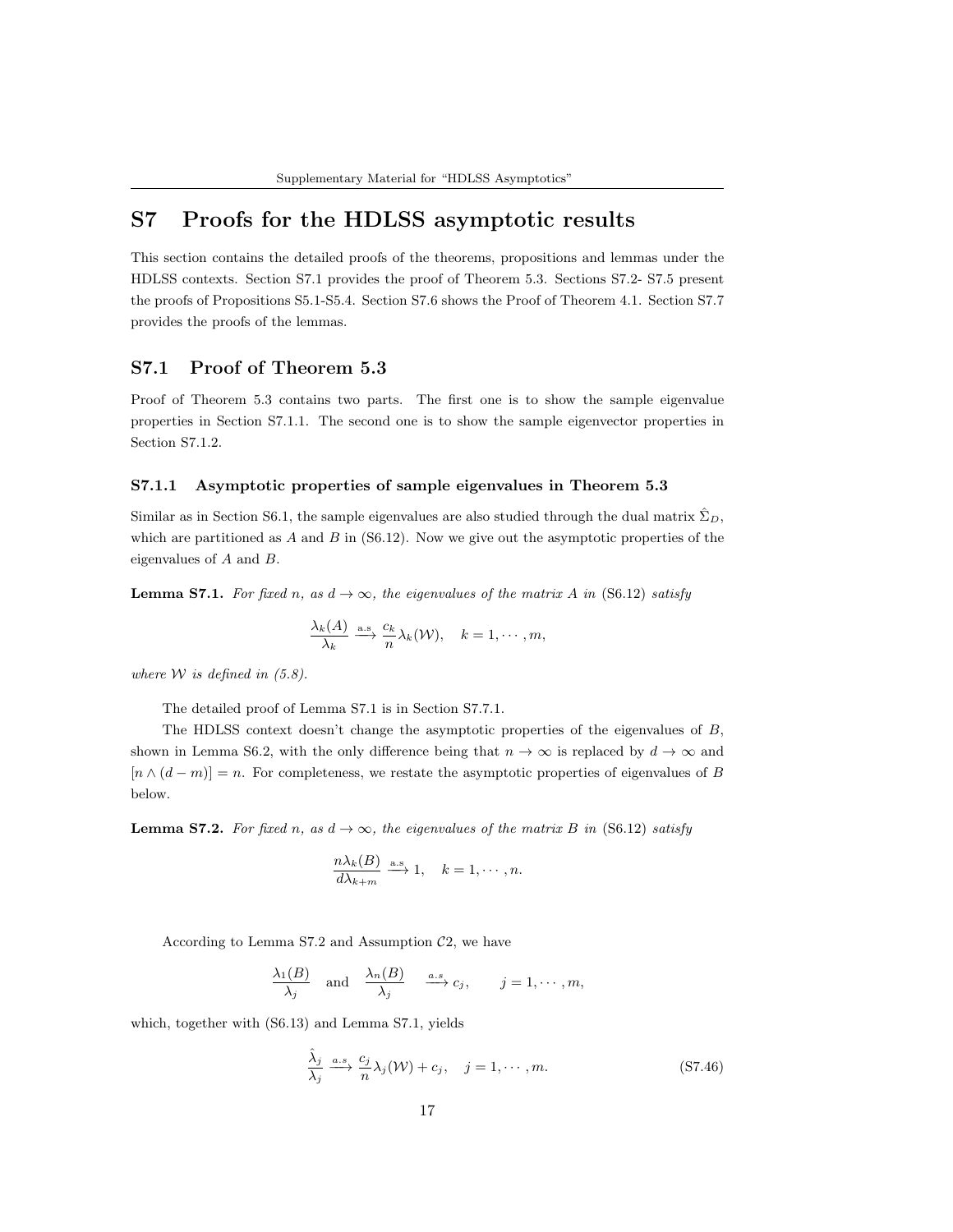In addition, since  $rank(A) \leq m$ , then it follows from (S6.13) and S7.2 that

$$
\frac{n\hat{\lambda}_j}{d\lambda_j} \xrightarrow{a.s} 1, \quad j = m+1, \cdots, n. \tag{S7.47}
$$

Combining (S7.46) and (S7.47), we have proved the asymptotic properties of the sample eigenvalues, as stated in (5.10) of Theorem 5.3.

#### S7.1.2 Asymptotic properties of the sample eigenvectors in Theorem 5.3

Similar as in Section 7.1 of the main paper, the proof procedure is also separated into two steps.

**Step 1** is to show the asymptotic properties of  $\hat{u}_j$  for  $j = m + 1, \dots, n$ , which contains two small steps:

• The first one is to show that

$$
|\langle \hat{u}_j, u_j \rangle|^2 = \hat{u}_{j,j}^2 = O_{\text{a.s}}(\frac{1}{d}), \quad j = m+1, \cdots, n,
$$
 (S7.48)

which means that the angle between  $\hat{u}_j$  and  $u_j$  converges to 90 degrees.

• The second one is to show that

$$
angle < \hat{u}_j, S_2 > \xrightarrow{a.s} 0, \quad j = m+1, \cdots, n,
$$
\n(S7.49)

where  $\mathbb{S}_2$  is defined in front of Theorem 5.3.

According to (7.7), we have that

$$
\max_{m+1 \le j \le n} |\langle \hat{u}_j, u_j \rangle|^2 = \max_{m+1 \le j \le n} \hat{u}_{j,j}^2 \le \frac{\lambda_{m+1}}{\hat{\lambda}_n} \lambda_{\max} (\frac{1}{n} \bar{Z}^T \bar{Z}), \tag{S7.50}
$$

Since *n* is a fixed number, then  $\lambda_{\max}(\frac{1}{n}\bar{Z}^T\bar{Z})$  is a random variable. Then it follows from (S7.47) and (S7.50) that (S7.48) is established. Proof of (S7.49) is the same as (7.4) and is skipped here.

**Step 2** is to show the asymptotic properties of  $\hat{u}_j$  such that the angle between  $\hat{u}_j$  and S<sub>1</sub> in (5.10) almost surely converges to arccos  $\left\{ \left(1+\frac{n}{\lambda_j(W)}\right)^{-\frac{1}{2}} \right\}$ ,  $j=1,\cdots,m$ . According to (7.2), we just need to show that

$$
\sum_{k=1}^{m} \hat{u}_{k,j}^2 \xrightarrow{a.s} \frac{\lambda_j(\mathcal{W})}{n + \lambda_j(\mathcal{W})}, \quad j = 1, \cdots, m.
$$
 (S7.51)

According to (S7.46) and Lemma 7.1, we have that for  $j = 1, \dots, m$ ,

$$
\frac{\lambda_d}{\hat{\lambda}_j} \lambda_{\min}(\frac{1}{n} Z^T Z) \quad \text{and} \quad \frac{\lambda_d}{\hat{\lambda}_j} \lambda_{\max}(\frac{1}{n} Z^T Z) \quad \xrightarrow{a.s} \frac{n}{n + \lambda_j(\mathcal{W})},
$$

which, together with (S6.41) and the fact that  $\lambda_d \lambda_k^{-1} \to 0$  for  $k \leq m$  and 1 for  $k > m$ , yields

$$
\sum_{k=m+1}^{d} \hat{u}_{k,j}^2 \xrightarrow{a.s} \frac{n}{n + \lambda_j(\mathcal{W})}, \quad j = 1, \cdots, m.
$$
 (S7.52)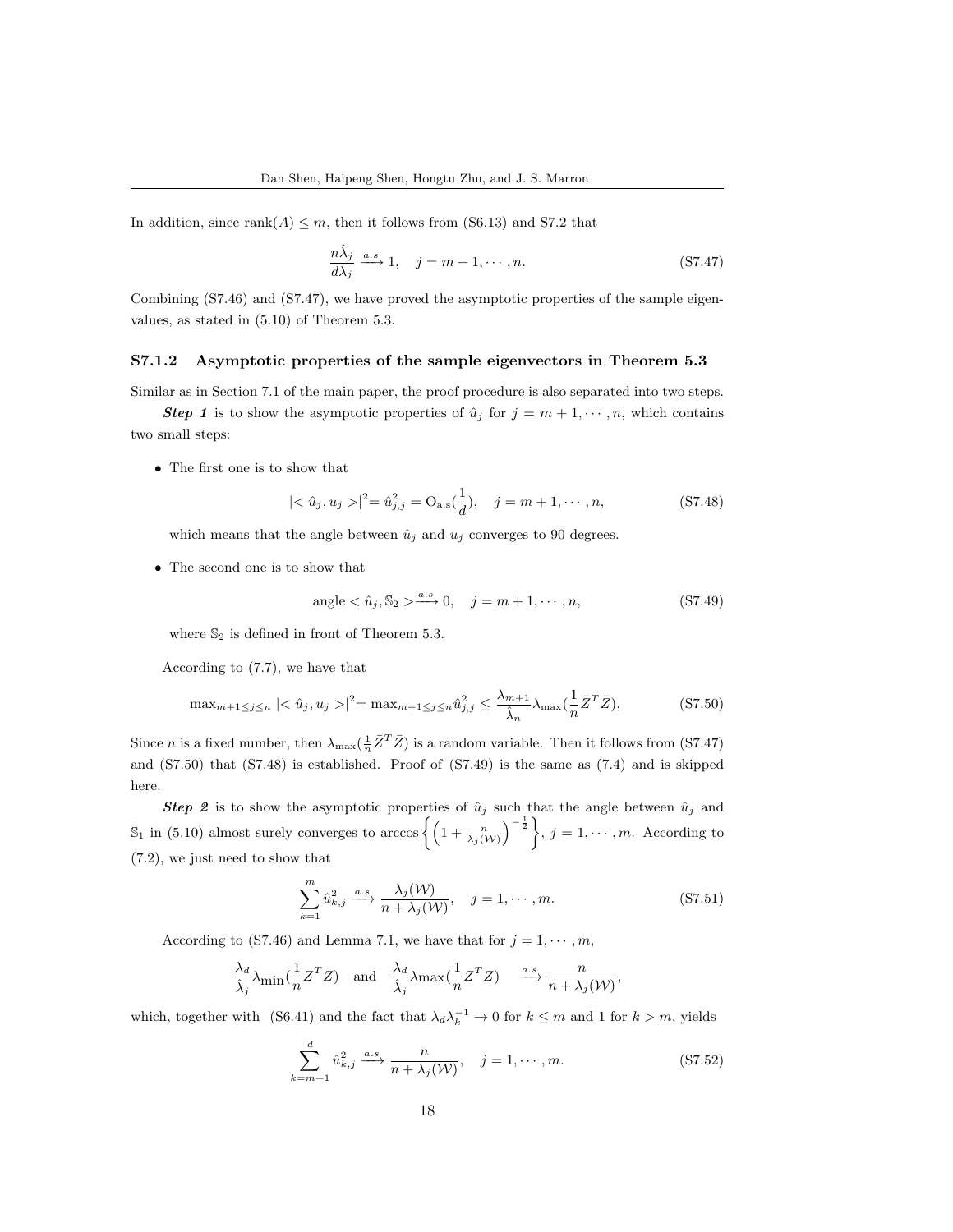Since  $\sum_{k=1}^{d} \hat{u}_{k,j}^2 = 1$ , then it follows from (S7.52) that (S7.51) is established.

According to (S7.48), (S7.49) and (S7.51), we have proved the asymptotic properties of the sample eigenvectors as stated in (5.10) of Theorem 5.3.

## S7.2 Proof of Proposition S5.1

The sample eigenvalue properties are also studied through the dual matrix  $\hat{\Sigma}_D$ , which are partitioned into three parts as  $\hat{\Sigma}_D = A_1 + A_2 + B$ , where

$$
A_1 = \frac{1}{n} \sum_{j=1}^{m_0} \lambda_j \widetilde{Z}_j \widetilde{Z}_j^T, \quad A_2 = \frac{1}{n} \sum_{j=m_0+1}^{m_0} \lambda_j \widetilde{Z}_j \widetilde{Z}_j^T, \quad \text{and} \quad B = \frac{1}{n} \sum_{j=m+1}^{d_0} \lambda_j \widetilde{Z}_j \widetilde{Z}_j^T. \tag{S7.53}
$$

The eigenvalue properties of  $A_1$  and  $A_2$  are similar as A in Lemma S7.1, and are shown in the following lemma.

**Lemma S7.3.** For fixed n, as  $d \to \infty$ , the eigenvalues of the matrices  $A_1$  and  $A_2$  in (S7.53) satisfy

$$
\begin{cases} \frac{\lambda_k(A_1)}{\lambda_k} \xrightarrow{\text{a.s.}} \frac{c_k^*}{n} \lambda_k(\mathcal{W}_1^1), \quad 1 \leq k \leq m_0,\\ \frac{\lambda_k(A_2)}{\lambda_{k+m_0}} \xrightarrow{\text{a.s.}} \frac{c_{k+m_0}}{n} \lambda_k(\mathcal{W}_2^1), \quad 1 \leq k \leq m-m_0, \end{cases}
$$

where  $c_k^*$  are defined in (S5.4), and  $\mathcal{W}_1^1$  and  $\mathcal{W}_2^1$  are defined in (S5.5).

The properties of the eigenvalues of  $B$  in (S7.53) remain the same as  $B$  in Lemma S7.2. According to Lemmas S6.3, S7.2 and S7.3 and Assumption  $\mathcal{C}3$ , the sample eigenvalues satisfy

$$
\begin{cases} \n\frac{\hat{\lambda}_j}{\lambda_j} \xrightarrow{\text{a.s.}} \frac{c_j^*}{n} \lambda_j(\mathcal{W}_1^1), \quad 1 \leq j \leq m_0, \\
\frac{\hat{\lambda}_j}{\lambda_j} \xrightarrow{\text{a.s.}} \frac{c_j}{n} \lambda_{j-m_0}(\mathcal{W}_2^1) + c_j, \quad m_0 + 1 \leq j \leq m,\n\end{cases}
$$

which yields (S5.6) in Proposition S5.1.

In addition, following the proof procedure of (S7.51), we have

$$
\begin{cases}\n\sum_{k=1}^{m_0} \hat{u}_{k,j}^2 \xrightarrow{a.s} 1, \quad 1 \le j \le m_0, \\
\sum_{k=m_0+1}^{m} \hat{u}_{k,j}^2 \xrightarrow{a.s} \frac{\lambda_{j-m_0}(W_2^1)}{n+\lambda_{j-m_0}(W_2^1)}, \quad m_0+1 \le j \le m,\n\end{cases}
$$
\n
$$
(S7.54)
$$

which yields

$$
\begin{cases}\n\text{ angle} < \hat{u}_j, \mathbb{S}_1^1 > \xrightarrow{a.s} 1, \quad 1 \leq j \leq m_0, \\
\text{angle} < \hat{u}_j, \mathbb{S}_2^1 > \xrightarrow{a.s} \arccos \left\{ \left( 1 + \frac{n}{\lambda_j - m_0(W_2^1)} \right)^{-\frac{1}{2}} \right\}, \quad m_0 + 1 \leq j \leq m.\n\end{cases}
$$

It then follows that (S5.7) in Proposition S5.1 is established, which concludes the proof of Proposition S5.1.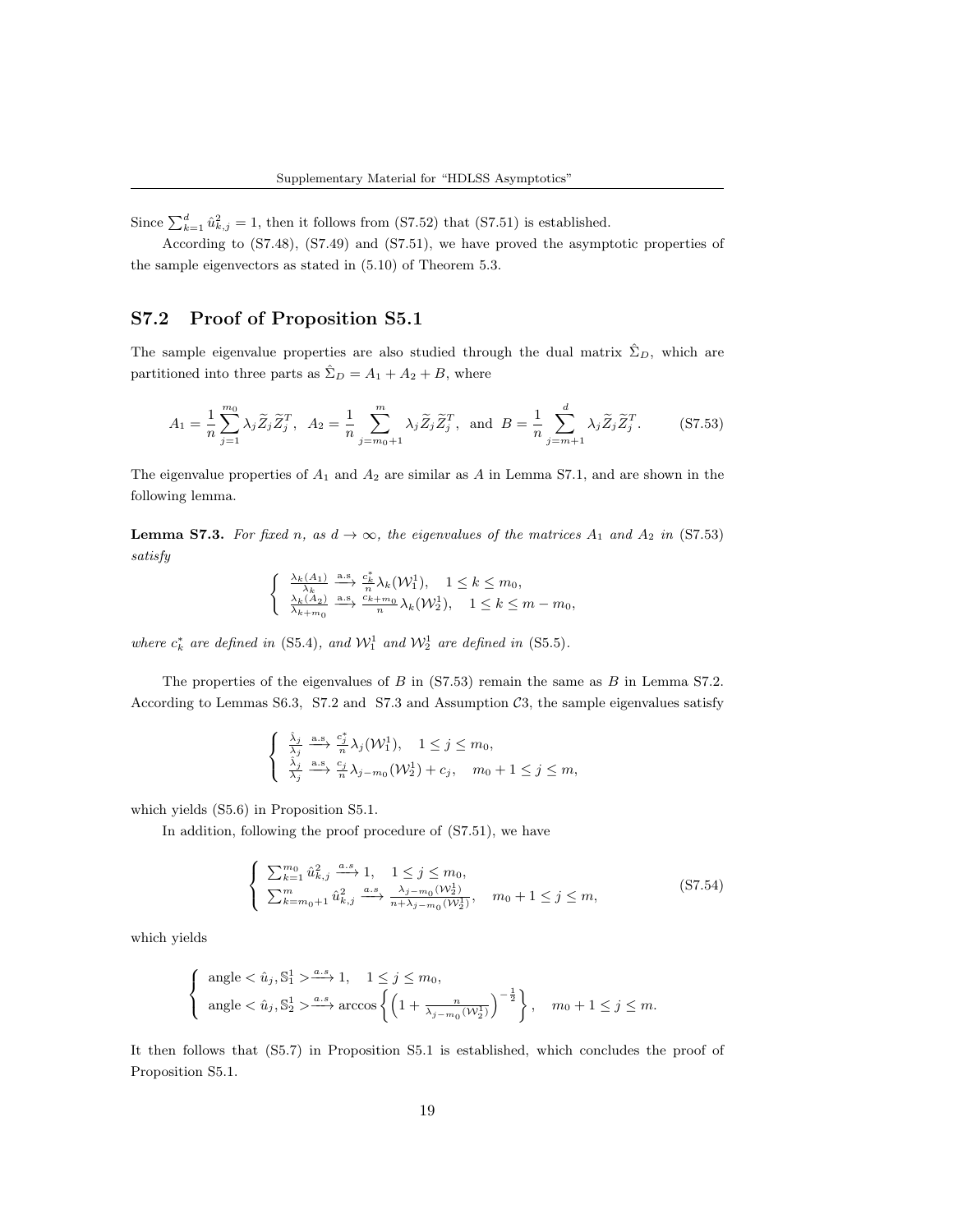## S7.3 Proof of Proposition S5.2

The proof is again through the dual matrix  $\hat{\Sigma}_D = A_1 + A_2 + B$ , where the eigenvalue properties of  $A_2$  and  $B$  remain the same as in Section S7.2. However, under the assumptions in Proposition S5.2,  $A_1$  has different properties such that for fixed n, as  $d \to \infty$ ,

$$
\frac{\lambda_k(A_1)}{\lambda_k} \xrightarrow{\text{a.s.}} R_k, \quad 1 \le k \le m_0. \tag{S7.55}
$$

Since  $A_2$  and  $B$  have the properties as in Section S7.2, it follows from (S7.55), Assumption C5 and Lemma S6.3 that the sample eigenvalues satisfy

$$
\frac{\hat{\lambda}_j}{\lambda_j} \xrightarrow{\text{a.s.}} R_j, \quad 1 \le j \le m_0,
$$
\n(S7.56)

which yields (S5.8) in Proposition S5.2.

Since (S7.56) shows that the first  $m_0$  sample eigenvalues can be asymptotically distinguished, then their corresponding sample eigenvectors can be distinguished and are consistent with the corresponding population eigenvectors. In fact, similar as (S7.51) and (S7.54), we have

$$
|\langle \hat{u}_j, u_j \rangle|^2 = \hat{u}_{j,j}^2 \xrightarrow{a.s} 1, \quad 1 \le j \le m_0,
$$
 (S7.57)

which yields (S5.9) in Proposition S5.2.

## S7.4 Proof of Proposition S5.3

The critical difference between the proofs of Proposition S5.3 and Theorem 5.3 is that the dual matrix  $\hat{\Sigma}_D$  should be partitioned into the following two parts:

$$
A = \frac{1}{n} \sum_{j=1}^{m_0} \lambda_j \widetilde{Z}_j \widetilde{Z}_j^T, \quad B = \frac{1}{n} \sum_{j=m_0+1}^d \lambda_j \widetilde{Z}_j \widetilde{Z}_j^T.
$$
 (S7.58)

Then following the proof procedure of (S7.46), we have

$$
\frac{\hat{\lambda}_j}{\lambda_j} \xrightarrow{a.s} \frac{c_j}{n} \lambda_j(\mathcal{W}^2) + c_j, \quad j = 1, \cdots, m_0.
$$
 (S7.59)

Since  $\lambda_{m+1} \to \cdots \to \lambda_d = 1$ , then similar as (S7.47), we have

$$
\frac{n\hat{\lambda}_j}{d\lambda_d} \xrightarrow{a.s} 1, \quad j = m_0 + 1, \cdots, n.
$$
 (S7.60)

According to (S7.59) and (S7.60), we have (S5.10) in Proposition S5.3.

In addition, following the proof procedure of  $(5.10)$  in Theorem 5.3, we have  $(S5.11)$  in Proposition S5.3.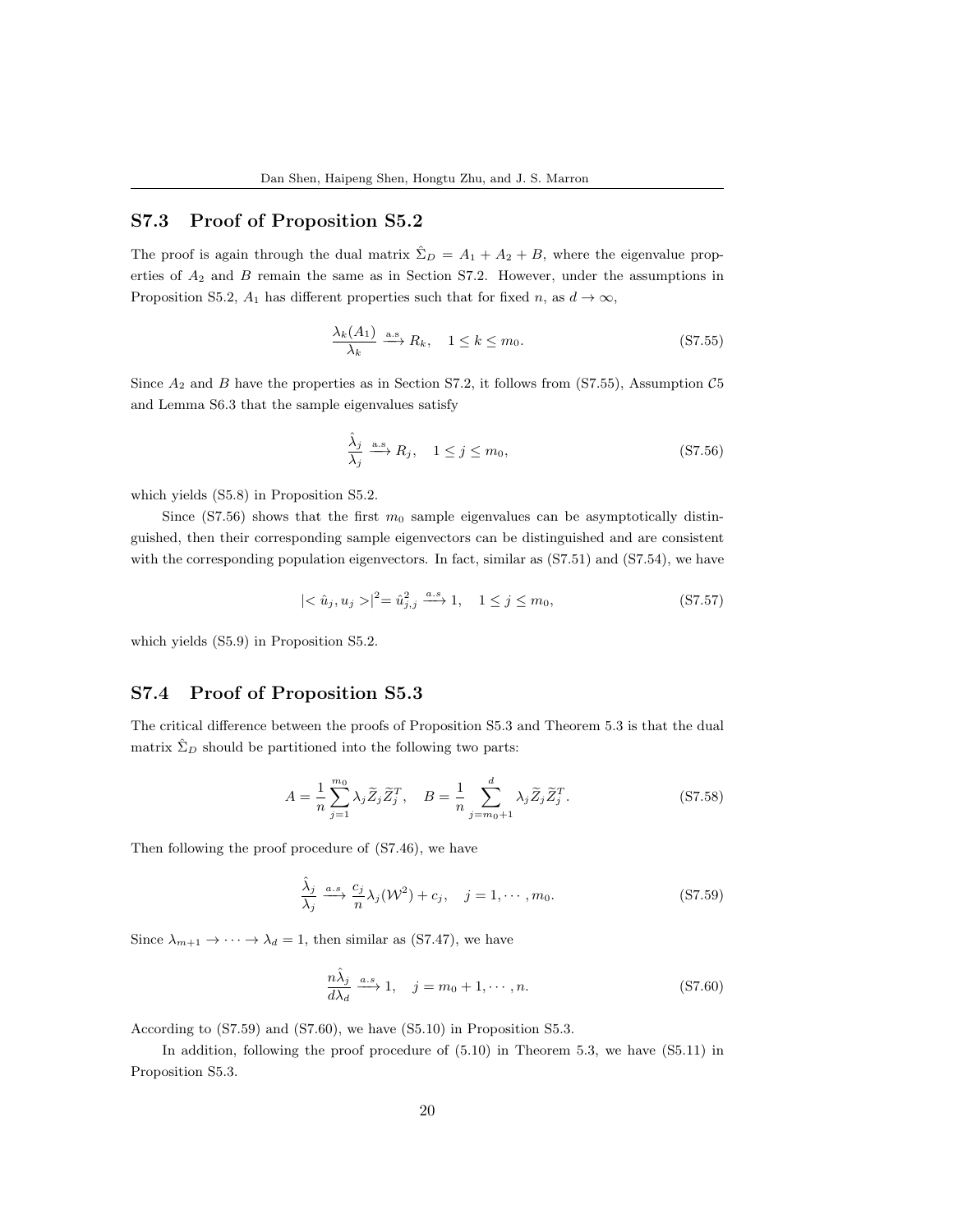## S7.5 Proof of Proposition S5.4

The difference between the proofs of Propositions S5.4 and S5.3 is that A in (S7.58) has the following properties that for fixed n, as  $d \to \infty$ ,

$$
\frac{\lambda_k(A)}{\lambda_k} \xrightarrow{\text{a.s}} R_j, \quad 1 \leq k \leq m_0,
$$

which yields

$$
\frac{\hat{\lambda}_j}{\lambda_j} \xrightarrow{\text{a.s}} R_j, \quad 1 \leq j \leq m_0.
$$

Thus the sample eigenvalues and eigenvectors whose index is less than or equal to  $m_0$  have the same properties as in Proposition S5.2. Furthermore, the properties of the other sample eigenvalues and eigenvectors remain the same as in Proposition S5.3.

### S7.6 Proof of Theorem 4.1

To prove Theorem 4.1, it follows from definition of  $\Gamma_k$ ,  $k = 1, 2, 3$  in (S6.24) that we just need to show that for  $i = 1, \dots, n, j = 1, \dots, m$ ,

$$
|\Gamma_1| \xrightarrow{a.s} R_j^{-\frac{1}{2}},\tag{S7.61}
$$

$$
|\Gamma_k| \xrightarrow{a.s} 0, \quad k = 2, 3. \tag{S7.62}
$$

Under spike model (4.6), (S7.56) and (S7.57) respectively become

$$
\begin{aligned}\n\hat{\lambda}_j & \xrightarrow{\text{a.s}} R_j, \quad j = 1, \cdots, m, \\
\hat{u}_{j,j}^2 & \xrightarrow{\text{a.s}} 1, \quad j = 1, \cdots, m,\n\end{aligned}
$$

which yields (S7.61). In addition, following the proof procedure of (S6.26), we have (S7.62). According to  $(S6.24)$ ,  $(S7.61)$  and  $(S7.62)$ , we have

$$
\left|\frac{\hat{S}_{i,j}}{S_{i,j}}\right| \xrightarrow{a.s} R_j^{-\frac{1}{2}}, \quad i = 1, \cdots, n, \ j = 1, \cdots, m,
$$

which yields (4.9) in Theorem 5.1.

### S7.7 Proofs of the Lemmas

This section contains the detailed proofs of the necessary lemmas under the HDLSS contexts. Section S7.7.1 provides the proof of Lemma S7.1. We skip the proofs for Lemmas S7.2 and S7.3, as they are essentially the same as Lemmas S6.2 and S7.1, respectively.

### S7.7.1 Proof of Lemma S7.1

The eigenvalue properties of A in Lemma S7.1 are also studied through its dual matrix  $A_D$ in (S6.31). According to Assumption  $C_2$ , we have

$$
\frac{n\lambda_k}{d\lambda_d} \to c_k^{-1}, \quad k = 1, \cdots, m,
$$
\n(S7.63)